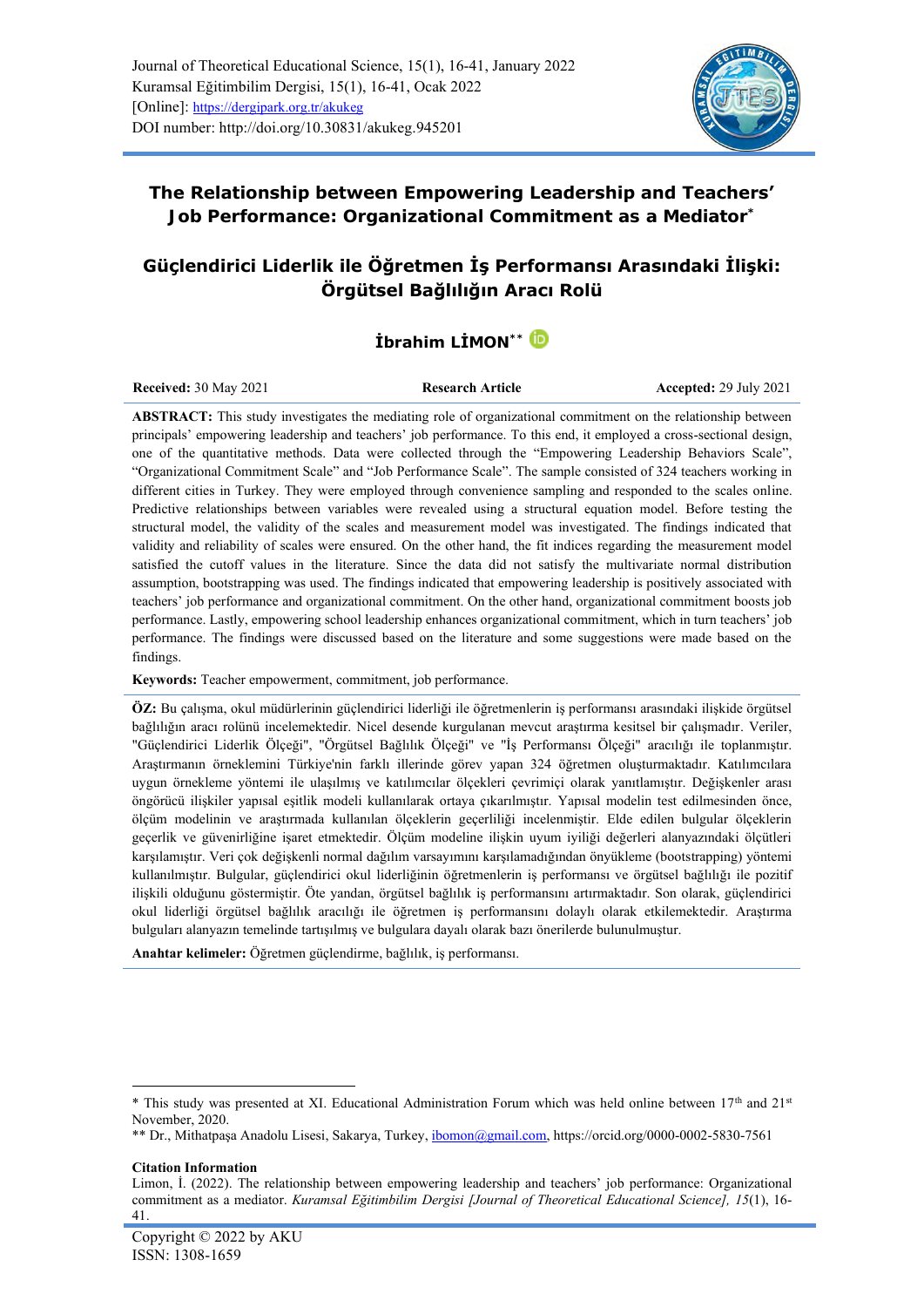The leadership role of school principals on the effectiveness and development of the school has attracted considerable attention recently in the literature (Abdurrezzak & Uğurlu, 2016; Cerit & Yıldırım, 2017; May & Supovitz, 2011; Setwong & Prasertcharoensuk, 2013; Slater & Teddlie, 1992; Tatlah & Iqbal, 2012). However, as in all other social fields, a transformation and change have become necessary for school leadership. In an increasingly complex environment, it became difficult for school principals to undertake all management and leadership responsibilities of the school alone (Beycioğlu & Aslan, 2010; Carter, 2016; Dilekçi & Sezgin Nartgün, 2020). In this context, autocratic or hierarchical leadership styles in which organizational power is concentrated are out of date, and sharing power has gained great importance (Bastian, 1995; Elmazi, 2018; Moran, 2015; Pan, 2007). This transformation brought the concept of "teacher empowerment" to the agenda (Blase & Blase, 1996, 2001; Short, 1994; Short & Rinehart, 1992; Terry, 1995). As for educational organizations, empowering leadership emerged from teacher empowerment (Çelik & Konan, 2020). In order to achieve the desired outcomes from ongoing reform initiatives in education systems (Lee  $&$  Nie, 2016), the effectiveness of school principal as a leader (Maxfield  $&$  Flumerfelt, 2009; Muzvidziwa, 2014) and school as an organization and ultimately the creation of a better learning environment are associated with empowered teachers (Aliakbari & Amoli, 2016; Lutsilili et al., 2014). Empowering teachers is regarded as one of the best methods for the school to realize its mission and goals (Blase & Blase, 2001).

On the other hand, teachers' commitment is another crucial factor which enhances school effectiveness (Bogler & Berkovich, 2020; Özgenel & Koç, 2020). It is a critical antecedent of the success of educational reforms and school effectiveness because higher teacher commitment results in extra effort to achieve school vision and goals; therefore, it is important to identify the factors contributing to teachers' commitment (Selamat et al., 2013). In the literature, it is stated that teachers' empowerment is one of the most effective ways to enhance teachers' commitment (Muhammad & Hussain Ch., 2020). Thus, Bogler and Somech (2004) found that empowered teachers display a higher level of organizational commitment which implies that empowering leadership is promising to have more committed teachers. As well as being an outcome of empowering leadership, organizational commitment is an antecedent of performance (Boz et al., 2021; Mailool et al., 2020) on which schools mainly rely to achieve their goals. Considering the importance of these three variables in terms of school effectiveness, there is a need to further investigate the relationships among them.

Previous literature also suggested that teachers' being more involved in critical decisions that direct the school, being more autonomous and being exposed to more school-related input, may cause stress by complicating communication processes and harm their motivation (Davis & Wilson, 2000). Based on this, the efforts to empower teachers can have negative outcomes. As a matter of fact, studies conducted in different sectors reveal that there is not always a linear relationship between employee empowerment and performance (Cheong et al., 2016; Hao et al., 2018; Humborstad et al., 2014). Considering the limited empirical evidence on the effects of empowering school leadership (Atik & Celik, 2020; Çelik & Konan, 2020; Lee & Nie, 2013), there is a need to further examine the relationship between teacher empowerment and performance. Based on the aforementioned gap in the literature, the mediating role of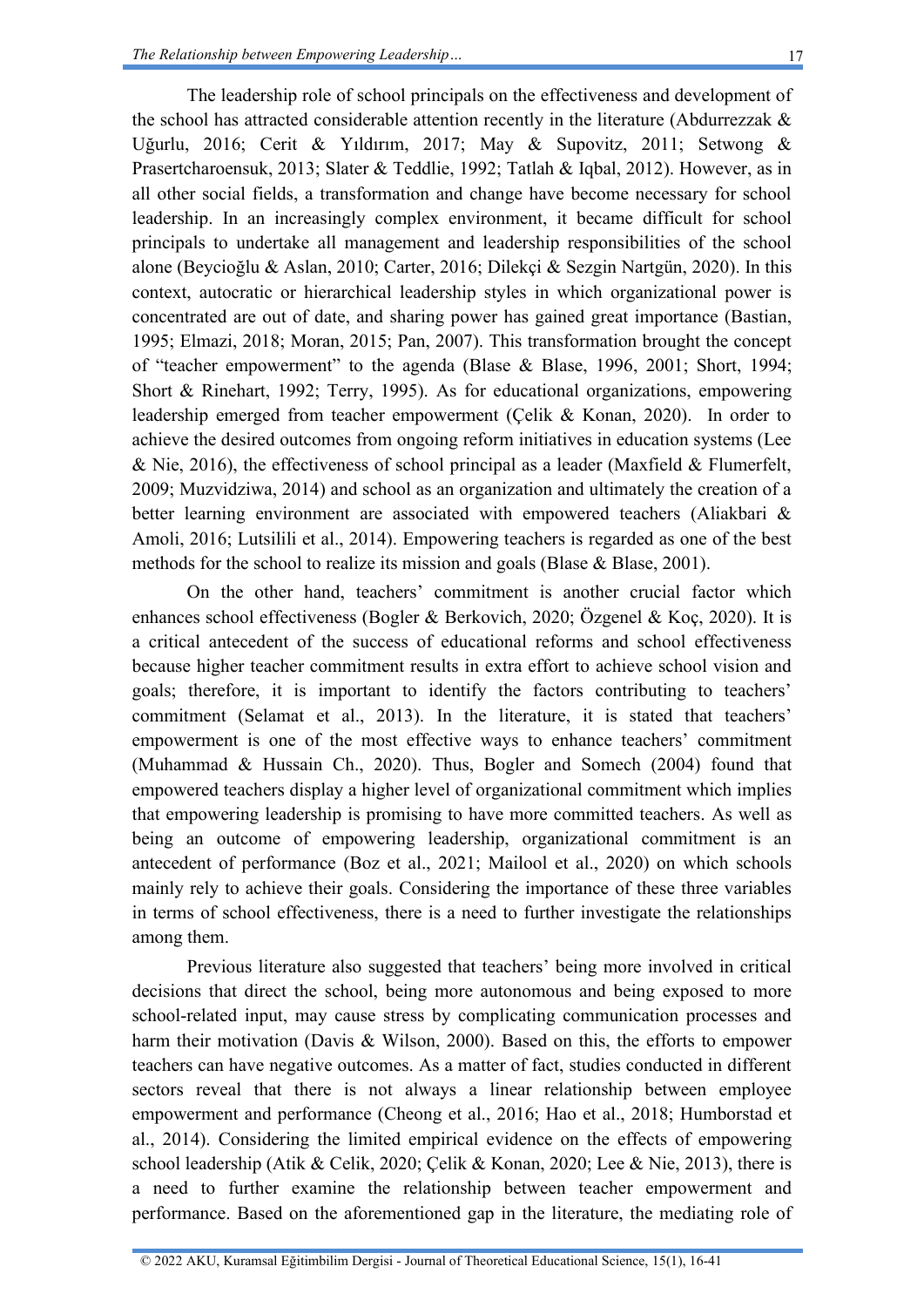organizational commitment on the relationship between empowering school leadership and teacher job performance is investigated in the present study. Thus, this study aims to provide insight into the relationship between empowering leadership and teacher performance and to reveal the processes through which empowering school leadership affect performance. Additionally, the findings are supposed to have significant implications for school administrators in terms of leadership style that they should adopt. Lastly, the study can extend our existing knowledge on empowering school leadership and guide the theoretical frameworks in further research.

#### **Theoretical Framework**

#### *Empowering Leadership*

The concept of "empowering leadership" was first proposed by Manz and Sims (1989, 1991). Researchers defined the concept, which they expressed as leaders directing employees to self-management, as "super leadership" (Knezovic & Musrati, 2018; Liu, 2015). Pearce et al. (2003) argued that empowering leadership could be regarded as a distinctive leadership behavior and determined that empowering leadership behaviors are gathered in a separate dimension from transformative, interactional, and directive leadership behaviors. According to the authors, directive leadership embodies organizing, problem solving, clarifying roles, and objectives, informing and monitoring; transactional leadership recognizing, and rewarding; transformational leadership planning, motivating, inspiring, and networking. On the other hand, empowering leadership covers consulting, delegating, supporting, developing, and mentoring, and managing conflict, and team building.

While leadership is defined as the process of influencing others, empowering leadership can be conceptualized as empowering subordinates to influence rather than influencing them (Knezovic & Musrati, 2018). Empowering leadership can be regarded as an approach that offers leaders a prescription for the distribution and use of power (Vecchio et al., 2010). In its broadest term, empowering leadership is the behavior of the leader to share her / his power with subordinates (Amundsen & Martinsen, 2014). Empowering leaders increase the meaningfulness of the work for the employee by ensuring that employees understand the importance of their contribution to the overall effectiveness of the organization; express confidence in the employee's competence, and possibility of high performance by encouraging the employee to make decisions about how to do her/his job, and offering autonomy (Audenaert & Decramer, 2018; Zhang & Bartol, 2010). Empowering leadership behaviors are listed as delegation of authority, coordination, and information sharing, encouragement of initiative, and being goal-oriented, support of effectiveness, inspiration, modeling, motivational support, participatory decision-making, showing interest, assuming responsibility, providing opportunities for professional development, coaching for innovative performance, guidance, participatory goal setting, and encouraging teamwork (Ahearne et al., 2005; Amundsen & Martinsen, 2014; Arnold et al., 2000; Davis & Wilson, 2000; Dennerlein, 2017; Konczak et al., 2000; Pearce et al., 2003).

Considering school organizations, empowerment is defined as the processes that offer the school stakeholders the opportunity to take responsibility for their professional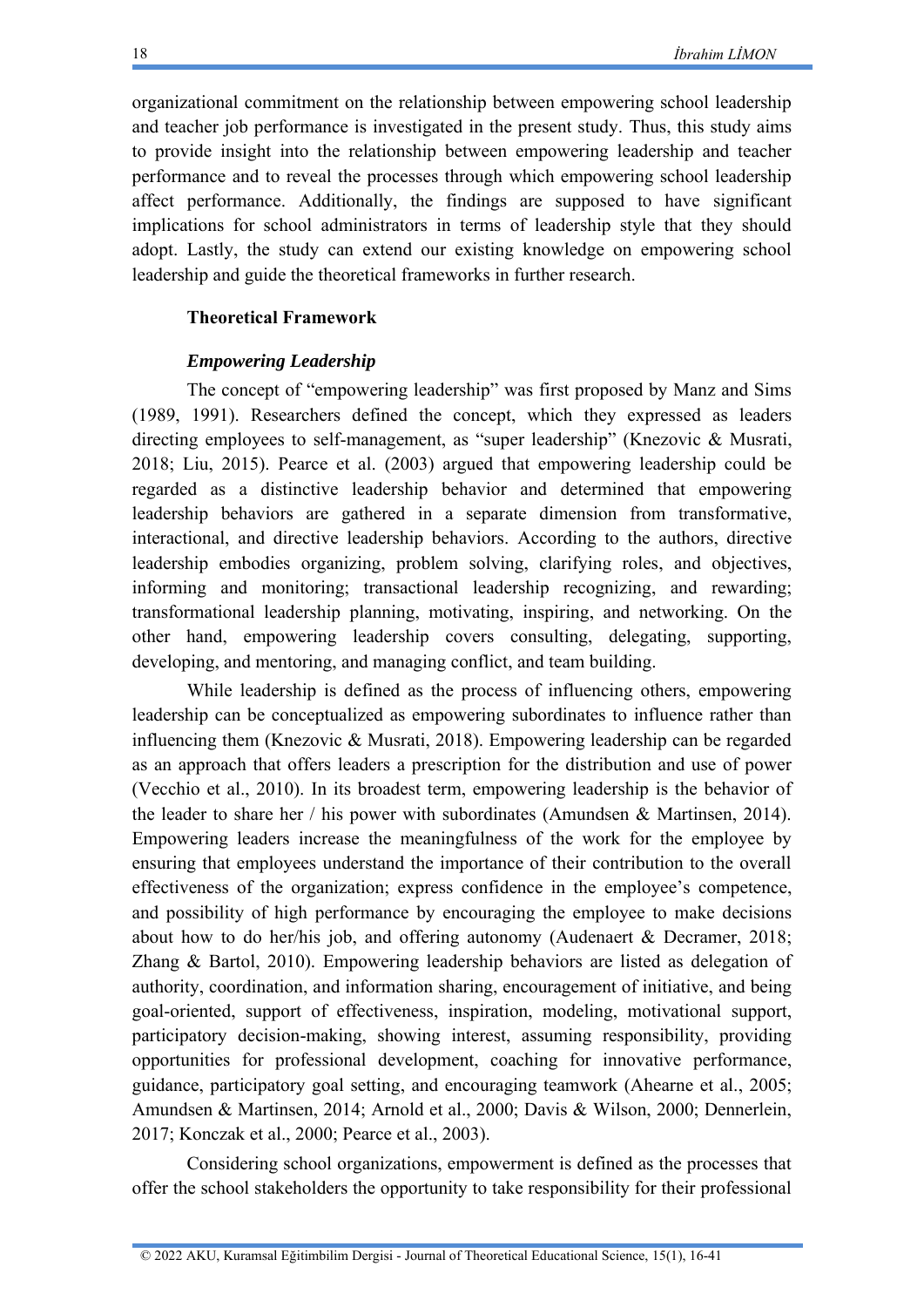development, and solve their own problems (Short et al., 1994). On the other hand, Short (1994) briefly explains the dimensions of teacher empowerment as follows:

*Participation in decision making:* It refers to the participation of the teacher in class and school level decisions. Achieving the desired results from participating in decisions depends only on the teachers being sure that her/his involvement in the process will affect the outcomes.

*Professional development:* It refers to the teacher's perception that the school offers the opportunity to develop professionally, learn continuously, increase professional skills, and work collaboratively (Short & Rinehart, 1992).

*Status:* It is the perception that teacher is respected and appreciated.

*Self-efficacy:* It is the perception that the teacher has the abilities and skills that can aid student learning and the competence to develop a curriculum for students.

*Autonomy:* It refers to the perception of whether the teacher has control over key elements in a professional sense or not.

*Impact:* It is the perception that the teacher is valuable for the school; s/he affects teaching and learning processes and her/his ideas are put into practice.

Empowering school leadership is to create a sense of trust in teachers, develop shared management structures, ensure teacher participation in problem-solving, and decision-making mechanisms, enable teacher autonomy, encourage innovation, creativity and risk-taking, reward, offer support, the delegation of authority, providing intellectual stimulation, affirming and appreciating, creating a vision, encouraging collaborative relationships, respecting the teacher's ideas, providing the teacher with resources for the benefit of students, being a role model and displaying personality traits such as being interested, enthusiastic, optimistic, honest and approachable (Bastian, 1995; Blase & Blase, 1996; Konan & Çelik, 2018; Lee & Nie, 2013; Reitzug, 1994).

#### *Organizational Commitment*

Employee commitment is very important for organizations to achieve their goals by performing at a high level (Princy & Rebeka, 2019; Visanh & Xu, 2018), develop and maintain sustainability (Batugal & Tindowen, 2019). Because of its importance for organizations, organizational commitment is one of the mostly discussed issues in literature (Al Jabri & Ghazzawi, 2019; Bogler & Berkovich, 2020). Interest in organizational commitment increased especially in the 1980s, and commitment became a rival to the concept of job satisfaction as an organizational research topic (Meyer et al., 1993). In general terms, organizational commitment is the internalization of organizational goals and values and a feeling of loyalty towards the organization (Kushman, 1992). Meyer and Allen (1991) described the concept, which was previously considered as attitudinal and behavioral commitment, as a psychological condition, and discussed it in three dimensions: affective, continuance, and normative commitment. Accordingly, organizational commitment characterizes the employee's relationship with the organization and includes implications of whether s/he wants to continue organizational membership. These three dimensions of organizational commitment can be briefly explained as follows (Meyer & Allen, 1991, 1997; Meyer et al., 1993). Affective commitment refers to the emotional attachment of the employee towards, the level of identification with and involvement in the organization. Employees with high affective commitment stay because they want to stay in the organization. On the other hand, continuance commitment refers to the cost that employee associates with leaving the organization. Employees who have continuance commitment remain in the organization because they must remain. Finally, normative commitment refers to the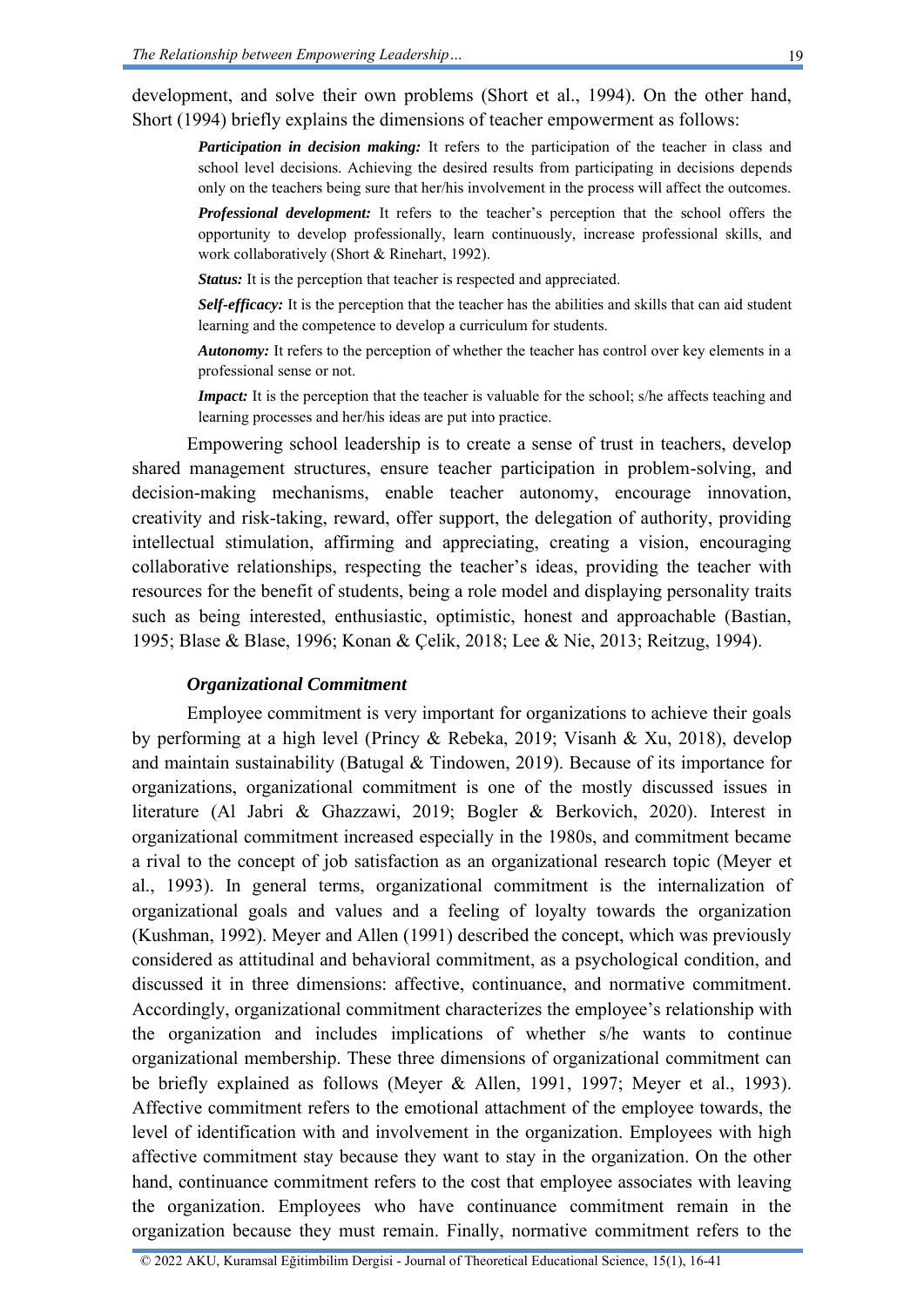employee's feeling of obligation to work and the employee feels a moral obligation to stay in the organization. Meyer and Allen (1991) stated that any employee can experience organizational commitment dimensions at different levels. While an employee feels a strong desire or necessity to stay in the organization, s/he may feel a low-level obligation. Another employee may have a low level of desire, a medium level of necessity, and a high level of obligation. Therefore, it can be said that three dimensions of organizational commitment affect behavior interactively and a researcher who wants to better understand the employee's relationship with the organization should consider these three dimensions together (Meyer & Allen, 1997).

Considering educational organizations, we can state that teachers' commitment is important for the success of educational reforms and the effectiveness of the school and teaching (Adeyemo, 2007; Celep, 2000; Devos et al., 2014; Firestone & Pennell, 1993; Hamid et al., 2013; Kushman, 1992). Educational organizations need teachers with high organizational commitment to create/maintain a competitive edge and perform at a higher level (Bashir & Gani, 2020). Croswell (2006) stated that teaching is not limited to activities carried out in the classroom; therefore, teacher commitment should be considered from a broader perspective.

As a matter of fact, three types of commitment are mentioned in terms of the teaching profession in the literature (Celep, 2000; Croswell, 2006; Firestone & Pennell, 1993; Firestone & Rosenblum, 1988; Fresko et al., 1997; Kushman, 1992) which are commitment to the students, teaching (profession) and school. According to Firestone and Pennell (1993), teachers need to feel all these commitment types to professionalize and respond to the complex demands brought about by the changes in teaching practices while following them simultaneously. This study handles organizational commitment in terms of affective, continuance and normative dimensions (Meyer et al., 1993).

Teachers' organizational commitment can be defined as a considerable level of loyalty towards a particular school (Firestone & Rosenblum, 1988; Park, 2005). According to Park (2005), a consensus about the mission of the school, working conditions and social relations between teachers can contribute to the development of this loyalty. Tsui and Cheng (1999) described teachers' organizational commitment as the level of identification and involvement with the school. Teachers' organizational commitment can be characterized by a strong belief and acceptance of the school's goals, mission, and values; a willingness to make a considerable effort for the school; a strong desire to pursue a career in the current school; and a tendency to take on different roles on behalf of the school (Celep, 2000; Firestone & Rosenblum, 1988; Park, 2005; Sheikh, 2017; Tsui & Cheng, 1999). According to Kushman (1992) commitment in educational organizations can yield the effort required for the better learning of students who learn relatively difficult, the necessary loyalty to create a culture of continuous academic excellence and teacher professionalism, and a consensus among teachers towards the basic educational goals and values of the school. Additionally, Kushman stated that organizational commitment in schools can function as a powerful motivational tool when bureaucratic rules and external rewards are not appropriate. Sheikh (2017) indicated that teachers with high organizational commitment will have a low rate of absenteeism, a strong enthusiasm to come to school, and tend to display organizational citizenship behavior. In this sense, when schools create an environment to increase teachers' organizational commitment, they can have a more dedicated,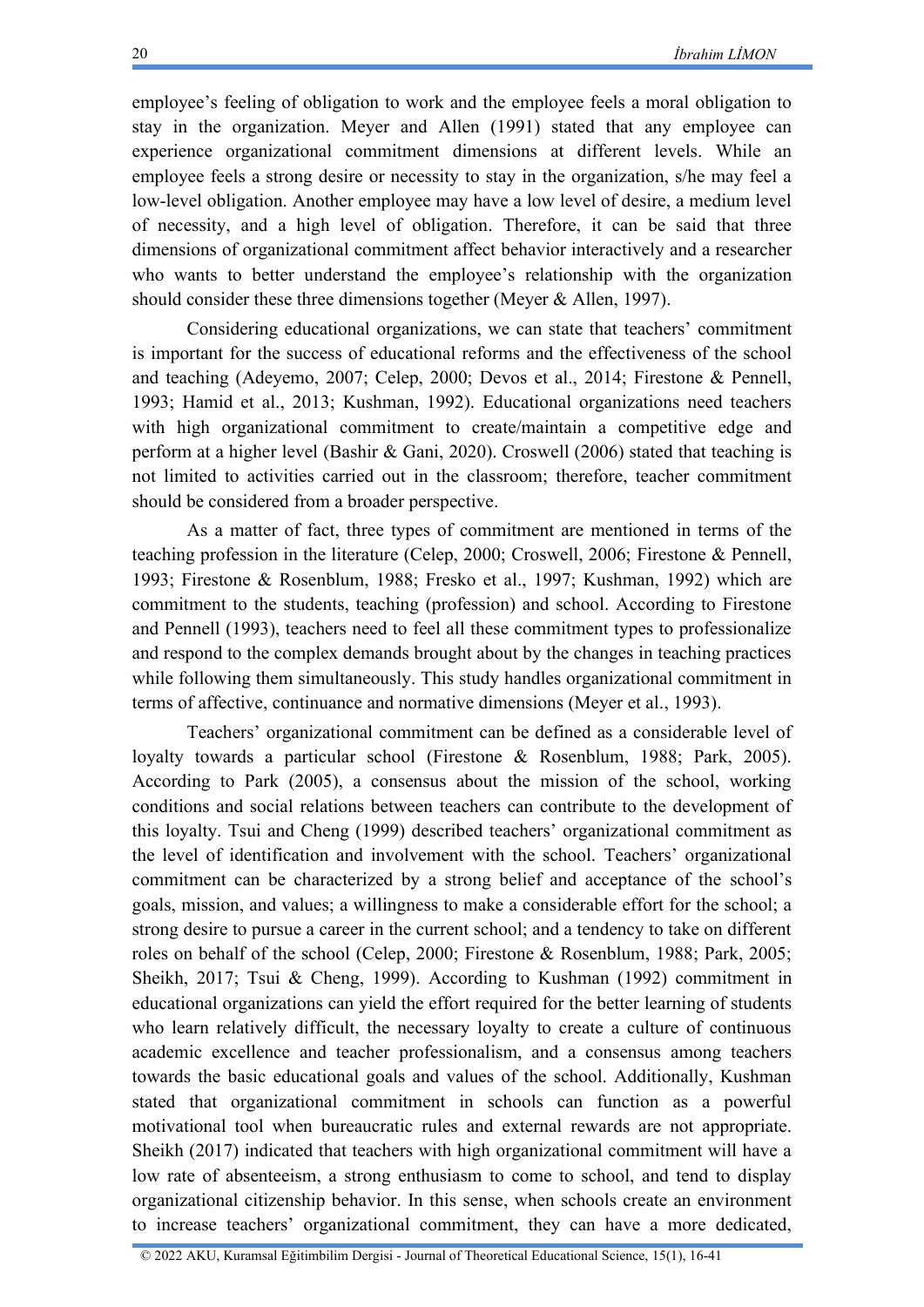enthusiastic, and responsible teaching staff which in turn can contribute to better student learning.

#### *Job Performance*

As the realization of organizational goals depends largely on employee performance, the performance level of employees is of great importance for organizations (Ramos-Villagrasa et al., 2019). Job performance can be defined as employee actions and behaviors that contribute to or facilitate the achievement of organizational goals (Fogaça et al., 2018; Sackett & DeVore, 2005); the total value expected to provide the organization by different behavioral patterns the employee exhibits in a standard time period (Motowidlo  $\&$  Kell, 2013). The most commonly referred dimensions of job performance in literature are task, contextual, and adaptive performance (Borman & Motowidlo, 1997; Griffin et al., 2000; Sonnentag et al., 2008). Task performance refers to the behaviors that directly include the production of products or services, or activities that indirectly support the core technical processes of the organization; contextual performance to behavioral patterns that support the psychological or social context in which task activities are carried out (Van Scotter et al., 2000); and adaptive performance to the ability to meet the demands of a dynamic environment (Charbonnier-Voirin & Roussel, 2012).

Educational organizations that train human capital, the most important asset of society, need teachers with high performance to achieve their goals. Since job performance is defined as fulfilling the requirements of a specific job successfully (Chaithra & Hiremath, 2018), there may be job-specific performance definitions (Koopmans et al., 2011). Thus, teacher job performance is related to how effectively a teacher performs his job (Polat & Abaslı, 2019) and the level of contribution s/he offers to school's goals (Duze, 2012; Özdemir & Gören, 2017; Özdemir & Yirmibeş, 2016). The success and quality of the educational service offered by the school is closely associated with the quality and performance levels of its teachers (Mgbere & Andrew, 2019). Therefore, it can be stated that teacher performance is among the main factors that contribute to the academic success of students, the ultimate goal of the school (Cerit, 2012; Osagie & Akinlosotu, 2017; Polat, 2019). For this reason, revealing the factors affecting teacher performance is important in terms of improving student learning, which is the purpose of the school's existence.

#### **Conceptual Framework**

## *Relationships between Empowering Leadership, Organizational Commitment, and Job Performance*

There is a growing body of literature examining school principals' empowering leadership behaviors and teacher empowerment. These studies associate empowering leadership behaviors with some favorable outcomes at both organizational and individual levels. Among these are job satisfaction (Amoli & Youran, 2014; Atik & Celik, 2020; Bogler & Nir, 2012; Pearson & Moomaw, 2005; Vecchio et al., 2010); organizational citizenship behaviors (Bogler & Somech, 2004; Somech, 2005); perceived organizational support (Bogler & Nir, 2012); compliance with psychological contract (Koçak & Burgaz, 2017); innovative behavior (Gkorezis, 2016; Zhu et al., 2019); intention to stay at school (Ndoye et al., 2010); trust in school principal (Atik &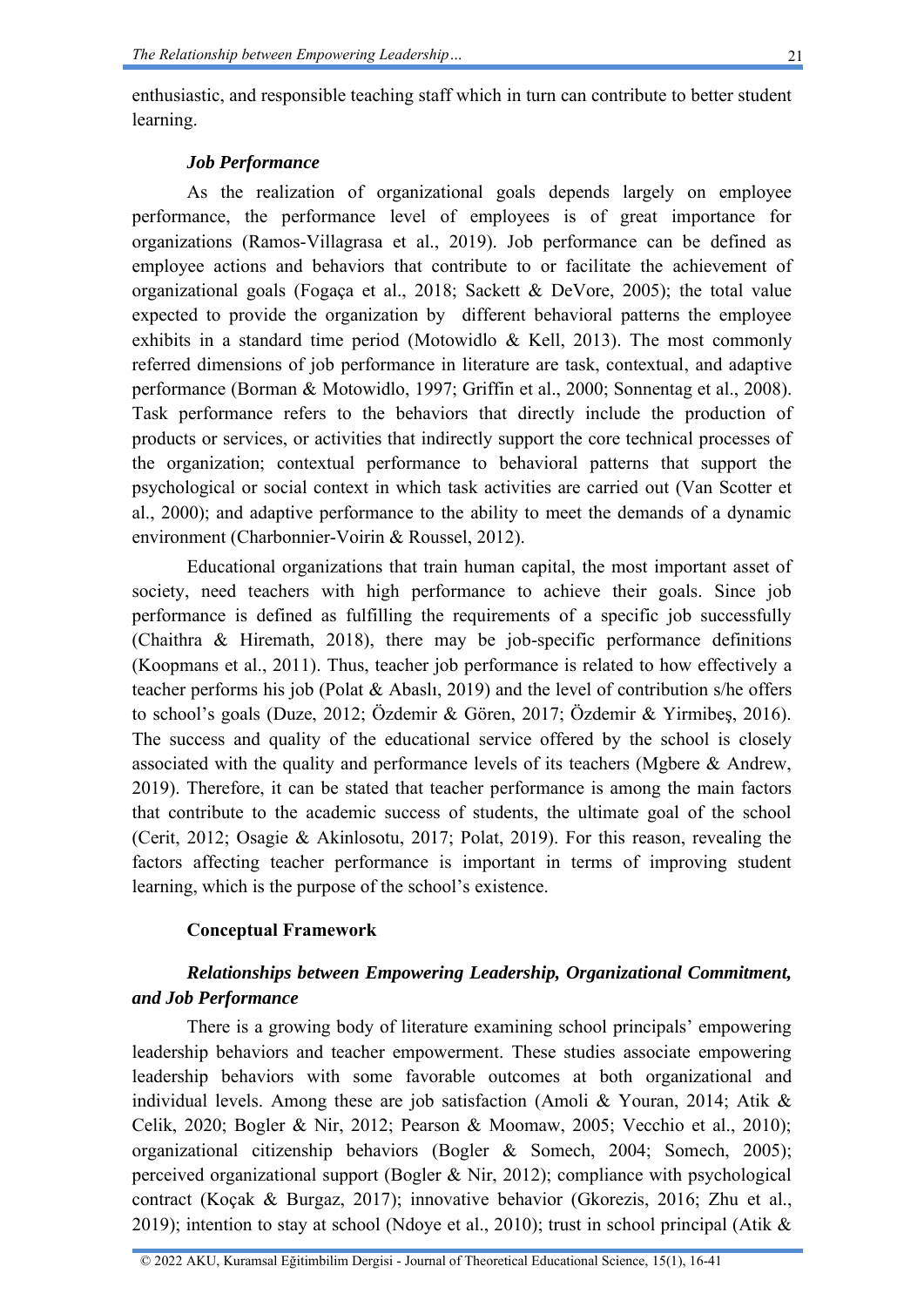Celik, 2020) and the organization (Uygur & Arabacı, 2019). Empowering leadership creates an environment facilitating teachers' development and autonomy, contributing to the development of teachers' potential (Lee & Nie, 2013) and increasing teacher motivation (Davis & Wilson, 2000). These are all factors that can indirectly contribute to the commitment and performance of teachers. On the other hand, there are also studies that directly associate teacher performance (Özdemir & Gören, 2017; Somech, 2005; Vecchio et al., 2010) and commitment (Aliakbari & Amoli, 2016; Batugal & Tindowen, 2019; Bogler, 2005; Bogler & Somech, 2004; Boonyarit et al., 2010; Gordon, 2018; Gretkierewicz, 2020; Gümüş, 2013; Hamid et al., 2013; Holliman, 2012; Özdemir & Gören, 2017; Somech, 2005; Wu & Short, 1996) with empowerment. Based on the previous literature, the following hypotheses are suggested.

H1: School principals' empowering leadership behaviors significantly predict teachers' organizational commitment.

H2: School principals' empowering leadership behaviors significantly predict teachers' job performance.

Teachers' organizational commitment has significant implications for schools (Sheikh, 2017). For example, efficacy (Adeyemo, 2007), organizational citizenship behaviors (Çelik & Üstüner, 2020; Sheikh, 2017) and job satisfaction (Demirtaş, 2014; Önder et al., 2019) are associated with commitment. Teachers with a higher level of commitment will carry out their jobs more willingly, show extra effort on behalf of school, and have a lower level of absenteeism (Gordon, 2018; Sheikh, 2017; Singh & Billingsley, 1998). On the other hand, commitment is negatively associated with intention to leave school (Demir, 2019; Flynn, 2000; Sheikh, 2017). Similarly, the findings in literature indicate that organizational commitment increases teacher performance (Doğan & Çelik, 2019; Flynn, 2000; Laily & Wahyuni, 2017; Sheikh, 2017). These findings imply that when teachers are more committed to the school, they will exhibit a higher level of performance. Teachers may tend to devote to and stay in the school to accomplish the objectives of the school because they personally have same goals and values with it (Az, 2017). Drawing on these, the following hypothesis is suggested.

H3: Teachers' organizational commitment significantly predicts their job performance.

As mentioned above, principals' empowering leadership behaviors affect both teachers' organizational commitment (Aliakbari & Amoli, 2016; Bogler, 2005; Bogler & Somech, 2004; Boonyarit et al., 2010; Gretkierewicz, 2020; Gümüş, 2013; Hamid et al., 2013; Holliman, 2012; Özdemir & Gören, 2017; Somech, 2005) and job performance (Özdemir & Gören, 2017; Somech, 2005; Vecchio et al., 2010). On the other hand, organizational commitment is a significant predictor of teacher job performance (Doğan & Çelik, 2019; Flynn, 2000; Sheikh, 2017). Thus, based on the previous literature it can be anticipated that empowering leadership may increase teachers' organizational commitment which in turn positively contribute to performance. This implies that organizational commitment could play a mediating role on the relationship between empowering leadership and job performance. Based on this, the fourth hypothesis of this study is as follows.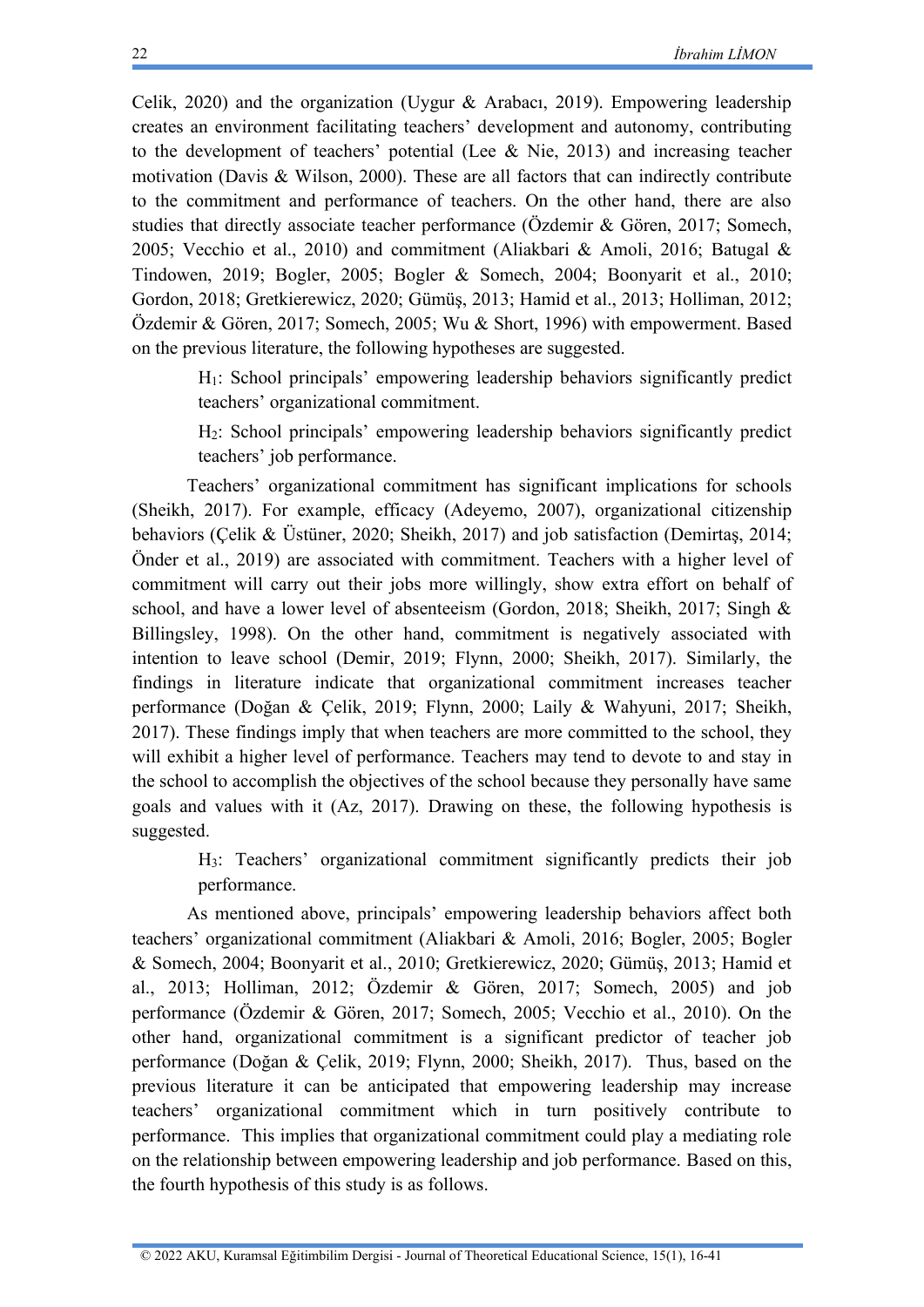### **Method**

This is a cross-sectional study (Cohen et al., 2005) following quantitative design to reveal the relationships between principals' empowering leadership behavior, teachers' organizational commitment and job performance. Cross-sectional studies explore the instantaneous situation of the sample at a certain time.

## **Sample**

The sample of the study consisted of 324 teachers employed through convenience sampling method (Mertens, 2010) and the sample size can be considered satisfactory for a study in which structural equation modelling is used (Kline, 2011). This sampling method was chosen because it offers some advantages in terms of cost of locating participants, the geographic distribution of the sample and obtaining data from the selected elements. On the other hand, in this sampling method the researchers do not put as much focus on the representativeness of the sample as in purposive sampling (Lavrakas, 2008). This is also an internal validity study which aims to validate a model including predictive relationships between variables, so it was not carried out on a sample. Internal validity seeks to demonstrate that the explanation of a particular event, issue or set of data which a piece of research provides can actually be sustained by the data while external validity refers to the degree to which the results can be generalized to the wider population, cases, or situations (Cohen et al., 2005). So, teachers from different cities were included in the study. Of the participants, 187 were women (57.7%) and 137 men (42.3%). Of the participants 312 were working in public (96.3%) and 12 in private schools (3.7%). 11 participants were working in pre-schools (3.4%), 60 in primary schools (28.5%), 81 in secondary schools (25%), 160 in high schools (49.4%) and 12 in other educational institutions (3.7%). The average age of teachers participating in the study is 39.27 (*SD*=7.62); of teaching experience is 15.31 years (*SD*=7.77), duration of working with current school principals is 2.51 years (*SD*=2.53) and duration of working at current schools is 5.42 years (*SD*=4.43).

## **Data Collection**

Ethical approval for this study was obtained from Batman University Ethics Committee dated 20th November 2020 and numbered 2020/5-14. The study employed an online data collection procedure. First of all, an online form including scales was created via Google Forms. The researcher copied and sent the link to the school administrators and teachers with whom he is acquainted with in different cities. They shared the link on their schools' Whatsapp groups. The teachers could have access to the form by clicking this link and responded the scales online. Their personal information was kept confidential.

## **Data Analysis**

SPSS 25 and AMOS 23 package programs were used in data analysis (Arbuckle, 2019). First of all, the data set was scanned for missing values and there were none of them since data were collected online. In the second step, the univariate distribution of data set was checked through skewness and kurtosis values. The skewness values were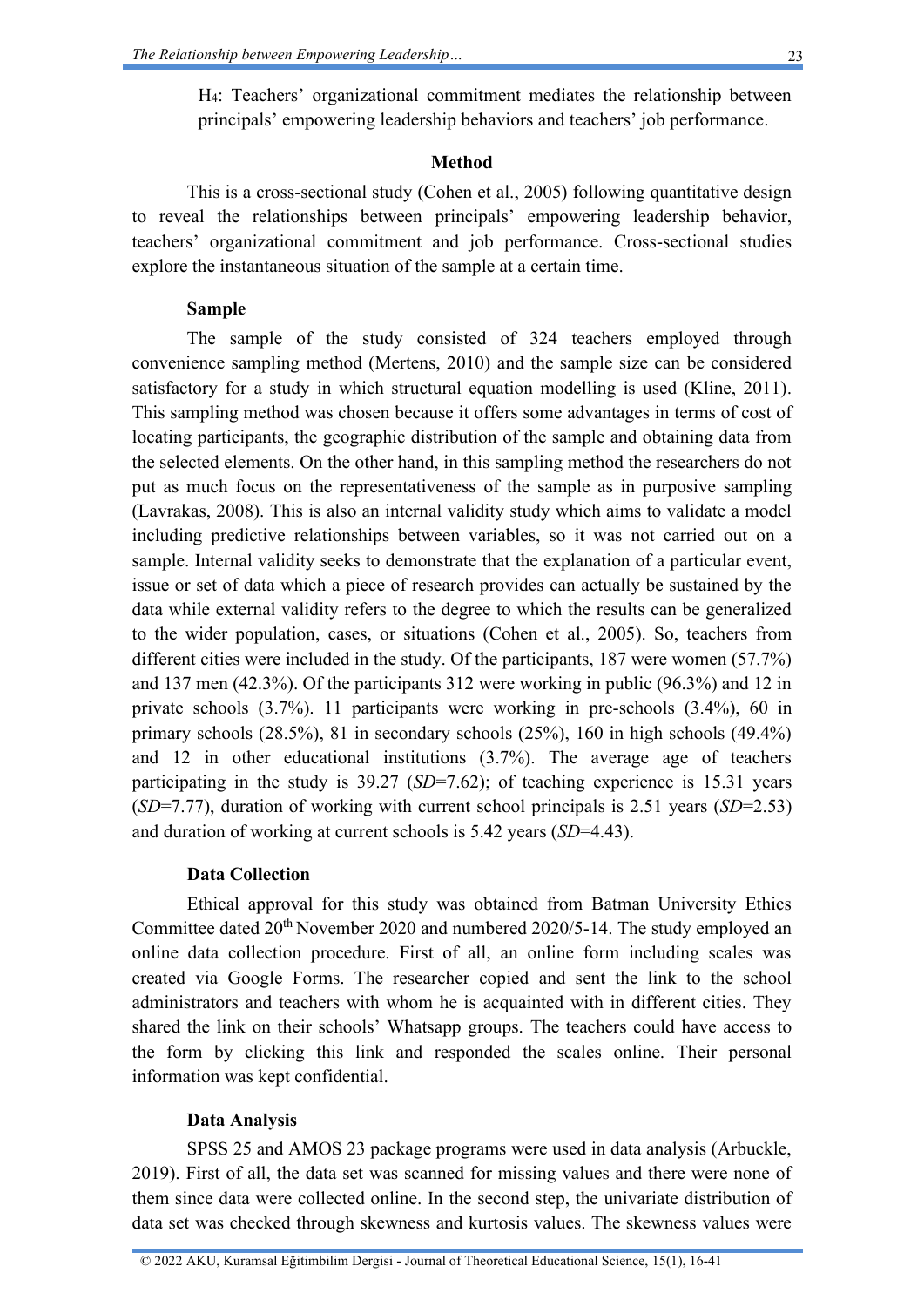(-.627; -.293; -.544) and kurtosis (.321; -.034; .484) for empowering leadership, organizational commitment, and job performance, respectively which indicate univariate normal distribution of the data (Field, 2009). Within the scope of descriptive statistics, minimum, maximum values, arithmetic means, and standard deviation values were calculated and the correlations among variables were calculated through Pearson correlation coefficient.

The predictive relationships among the variables were investigated through a structural equation model including all observed variables. Structural equation models allow researchers to test the relationships between variables simultaneously (Collier, 2020). In the present study, empowering leadership of principals was the independent variable, organizational commitment was the mediator and teacher job performance was the dependent variable. Firstly, it was examined whether there was a multicollinearity problem between empowering leadership and organizational commitment as variables that predict teacher job performance. The findings (Tolerance=.661;  $VIF=1.513$ ;  $r=.586$ ) showed that there was no multicollinearity between predictor variables (Field, 2009). Multivariate normality assumption was checked through "*multivariate kurtosis and its critical ratio*". The findings indicated that the data did not satisfy multivariate normality assumption (Multivariate Kurtosis=219.629; *CR*=36.795). Thus, non-parametric *"bootstrapping"* method (Byrne, 2016), which does not require the normal distribution of data, was employed to reveal direct and indirect relationships. The steps suggested by Hair et al. (2014) were followed during the structural model analysis procedure which can be summarized as follows: *(1) Identification of measurement tools, (2) Development of measurement model, (3) Testing the measurement model, (4) Evaluation of the findings regarding the measurement model, (5) Development of the structural model, (6) Evaluation of the findings regarding the structural model.*

#### **Data Collection Tools**

#### *Empowering Leadership Scale*

This scale was developed by Konczak et al. (2000) and adapted into Turkish by Aras (2013). It was used by Koçak and Burgaz (2017) to measure the empowering leadership behaviors of school principals based on teachers' perceptions. The scale consists of 18 items and its dimensions are "delegation of authority and responsibility (4 items)", "decision making (3 items)", "knowledge sharing (3 items)", "skill development (3 items)" and "coaching for innovative performance (5 items)". A sample item is as follows "My principal contributes to my ability to identify and solve problems at school." It is a five-point Likert type scale and item responses range from "(1) Strongly disagree" to "(5) Strongly agree". Koçak and Burgaz (2017) reported the Cronbach's alpha internal consistency coefficients of the scale and its dimensions between .86-.92.

#### *Organizational Commitment Scale*

The scale developed by Meyer et al. (1993) and adapted into Turkish by Dağlı et al. (2018) was employed to measure teachers' commitment level. The scale consists of 18 items loading on three dimensions: "affective commitment (6 items)", "continuance commitment (6 items)" and "normative commitment (6 items)". It measures teachers'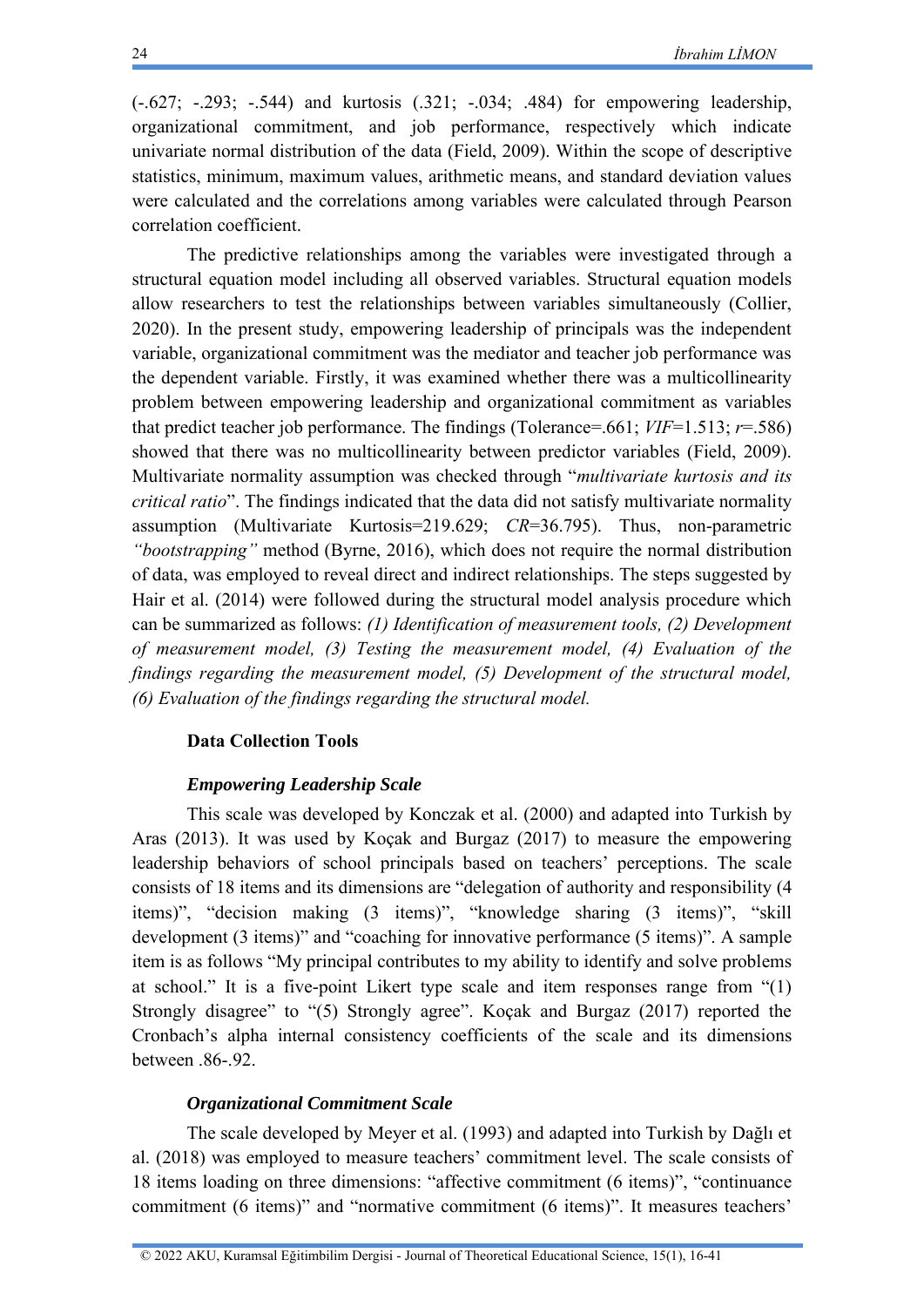organizational commitment based on self-report. A sample item is as follows "It would make me very happy to spend the rest of my professional career in this school.". It is a five-point Likert type scale and item responses range from "(1) Strongly disagree" to "(5) Totally agree". Cronbach's alpha internal consistency coefficients of the scale and its dimensions were reported between .73 and .88 (Dağlı et al., 2018).

#### *Job Performance*

The "Employee Performance Scale" (Kirkman & Rosen, 1999; Sigler & Pearson, 2000) was used to measure teachers' self-reported job performance level. The adaptation study of the scale into Turkish was conducted by Çöl (2008). This is a unidimensional scale consisting of four items. A sample item is as follows "I complete my tasks just on time.". It is a five-point Likert type scale and item responses range from "(1) Strongly disagree" and "(5) Strongly agree". Cronbach's alpha internal consistency coefficient of the scale was reported as .82 (Çöl, 2008).

The validity and reliability of data collection tools were also evaluated within the scope of the present study. Confirmatory factor analysis was conducted to test the validity and Cronbach's alpha internal consistency coefficients were calculated. The findings of the first confirmatory factor analysis showed that an item on the empowering leadership scale (*EL4*=.319) and two items on organizational commitment scale (*OC3*=.398; *OC5*=.483) had low factor loadings. Thus, they were discarded (Hair et al., 2014) from data analysis. Consequently, 17 items remained on the empowering leadership scale, and the factor loadings ranged from .708 to .914. As for organizational commitment scale, the remaining 16 items had factor loadings ranging from .493 to .855. On the other hand, the factor loadings for items on job performance scale ranged from .535 to .735. Table 1 below presents Cronbach's alpha internal consistency coefficients and the fit indices of scales and measurement model.

| ani |
|-----|
|-----|

|    |               |                 | Scale $x^2/df$ p RMSEA NFI NNFI CFI GFI AGFI SRMR Alpha |                                   |           |                     |      |      |
|----|---------------|-----------------|---------------------------------------------------------|-----------------------------------|-----------|---------------------|------|------|
| EL |               |                 | 2.551 .000 .069 .948 .959 .967 .911 .875 .027           |                                   |           |                     |      | .968 |
| OC |               | 3.781 .000 .093 |                                                         | .854 .866 .87 .886 .812 .064 .912 |           |                     |      |      |
| JP | 1.729 189     |                 | .048                                                    | .996 .991                         |           | .998 .997 .973 .010 |      | .820 |
|    | MM 2.218 .000 |                 | .061 .851 .905                                          |                                   | .912 .807 | .780                | .067 |      |

*Fit Indices and Cronbach's Alpha Coefficients of Scales*

*Note: EL: Empowering leadership; OC: Organizational commitment; JP: Job performance; MM: Measurement model*

As shown in Table 1, the fit indices of the scales and measurement model in which all the observed variables are included satisfied the cut off values in literature (Hair et al., 2014; Sharma et al., 2005). On the other hand, Cronbach's Alpha internal consistency coefficients of the scales, which are >.75, indicate reliability (Singh, 2007). Based on these findings, it can be said that the validity and reliability were ensured.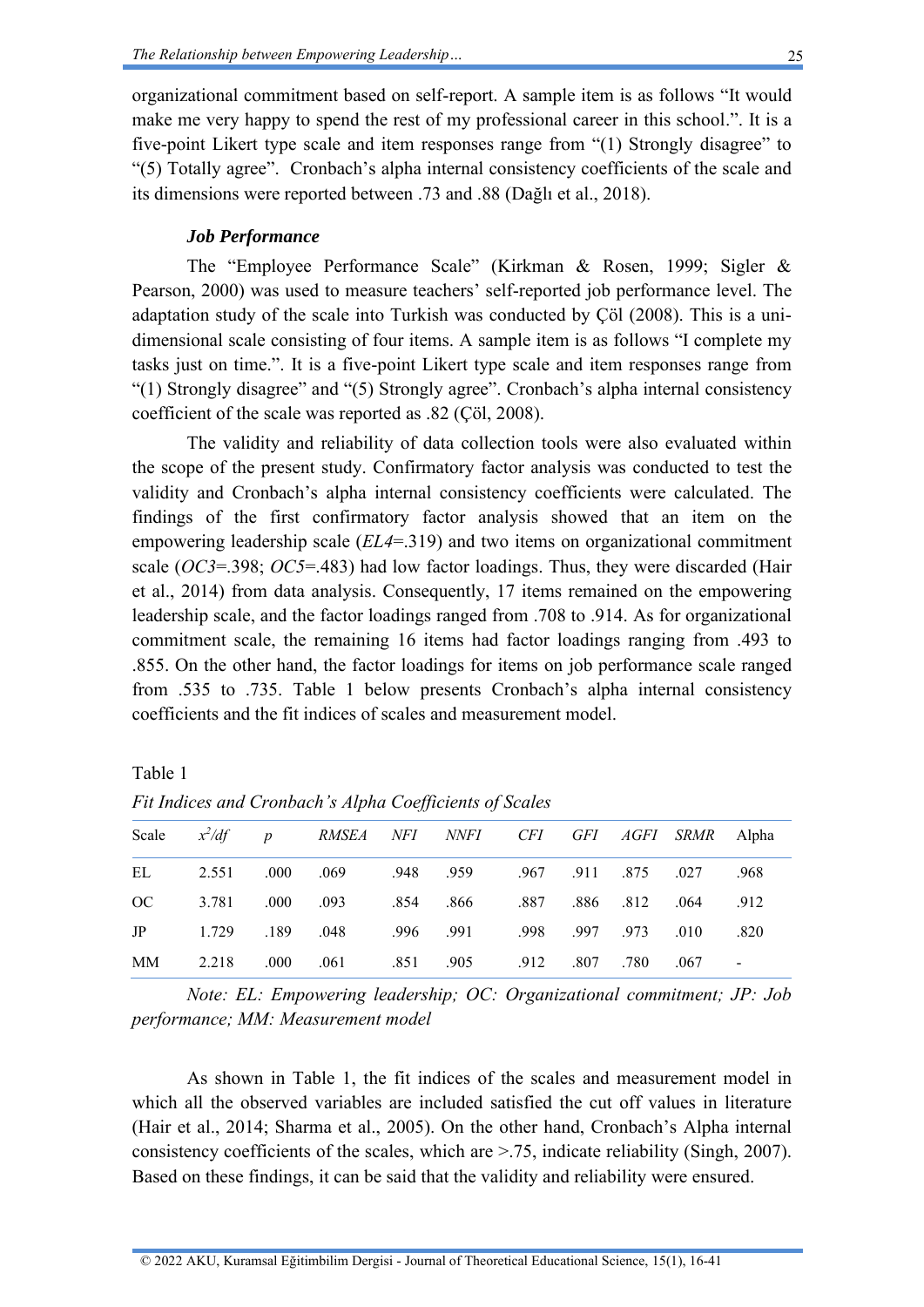#### **Findings**

## **Descriptive Findings and Correlations among Variables**

In this section, descriptive findings and correlations among variables are presented.

## *Descriptive Statistics and Correlations among Variables*

|          |      |      | Descriptives | Correlations |          |          |      |
|----------|------|------|--------------|--------------|----------|----------|------|
| Scale    | Min. | Max. | M            | SD           |          | 2        | 3    |
| $(1)$ EL | 1.06 | 5.00 | 3.62         | .80          | 1.00     |          |      |
| $(2)$ OC | 1.00 | 5.00 | 3.22         | .73          | $.586**$ | 1.00     |      |
| $(3)$ JP | 2.00 | 5.00 | 4.15         | .59          | $.135*$  | $.184**$ | 1.00 |

*\*\*p<.01; \* p<.05*

As shown in Table 2, based on teachers' perceptions empowering leadership behaviors of school principals is relatively high *M*=3.62 (*SD*=.80). Self-reported organizational commitment is *M*=3.22 (*SD*=.73) and job performance is *M*=4.15 (*SD*=.59). On the other hand, there were statistically significant positive correlations among variables. Accordingly, the correlation between empowering leadership and organizational commitment was  $(r=.586; p<.01)$ ; empowering leadership and job performance  $(r=135; p<0.05)$  and organizational commitment and job performance  $(r=184; p<.01)$ .

#### **Findings on Structural Model**

The structural equation model investigated the mediating role of organizational commitment on the relationship between empowering leadership and job performance. Fit indices regarding the structural equation model were as follows  $(x^2/df = 2.218$ , *p=.000; CFI=.912; RMSEA=.061; NFI=.851; NNFI=.905; GFI=.807; AGFI=.780; RMR .075; SRMR=.067*) indicating good fit. The model can be seen in Figure 1 below.

As shown in Table 3 below, empowering leadership significantly predicted organizational commitment (*β*=.654; *p*=.000) and organizational commitment predicted job performance ( $\beta$ =.312;  $p$ =.000). The direct effect of empowering leadership on job performance was not statistically significant (*β*=-.057; *p*=.511). However, total indirect effect of empowering leadership on job performance (*β*=.148; *p*=.024) was statistically significant. Lastly, the findings indicated organizational commitment mediated the relationship between empowering leadership and job performance  $(\beta = 204; p = 000;$ 95% CI, *LB*=.090, *UB*=.333). The indirect effect of empowering leadership on organizational commitment was statistically significant at  $p<0$  level, and the upper and lower bounds did not include "0" within 95% confidence interval. When the direct and indirect effects are evaluated together, the findings indicated "*indirect only mediation*" (Zhao et al., 2010).

Table 2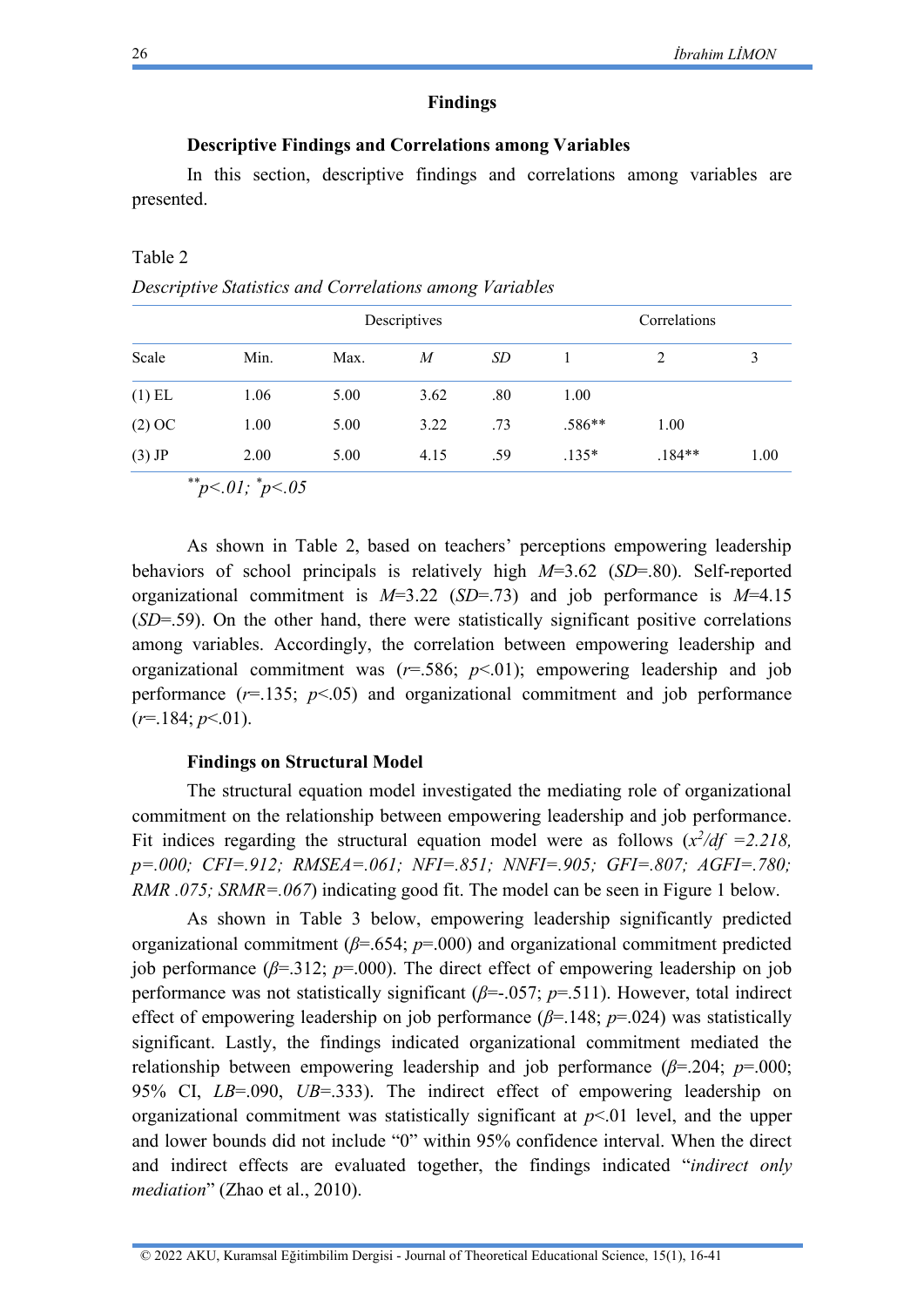## Table 3

|                                         | Coefficient |      |             | Bootstrap 5000 (95% CI) |                  |  |  |
|-----------------------------------------|-------------|------|-------------|-------------------------|------------------|--|--|
| Paths                                   | Estimate    | SE   | Lower Bound | Upper Bound             | $\boldsymbol{p}$ |  |  |
| Direct effects                          |             |      |             |                         |                  |  |  |
| $EL\rightarrow OC(H1)$                  | .654        | .044 | .562        | .736                    | .000             |  |  |
| $EL\rightarrow JP(H2)$                  | $-.057$     | .083 | $-.220$     | .105                    | .511             |  |  |
| $OC\rightarrow JP(H3)$                  | .312        | .090 | .139        | .492                    | .000             |  |  |
| Indirect effect                         |             |      |             |                         |                  |  |  |
| $EL \rightarrow OC \rightarrow JP$ (H4) | .204        | .062 | .090        | .333                    | .000             |  |  |
| Total indirect effect                   |             |      |             |                         |                  |  |  |
| $EL \rightarrow JP$                     | .148        | .066 | .025        | .285                    | .024             |  |  |

*Note: EL: Empowering leadership; OC: Organizational commitment; JP: Job performance*

## Figure 1

Structural Model

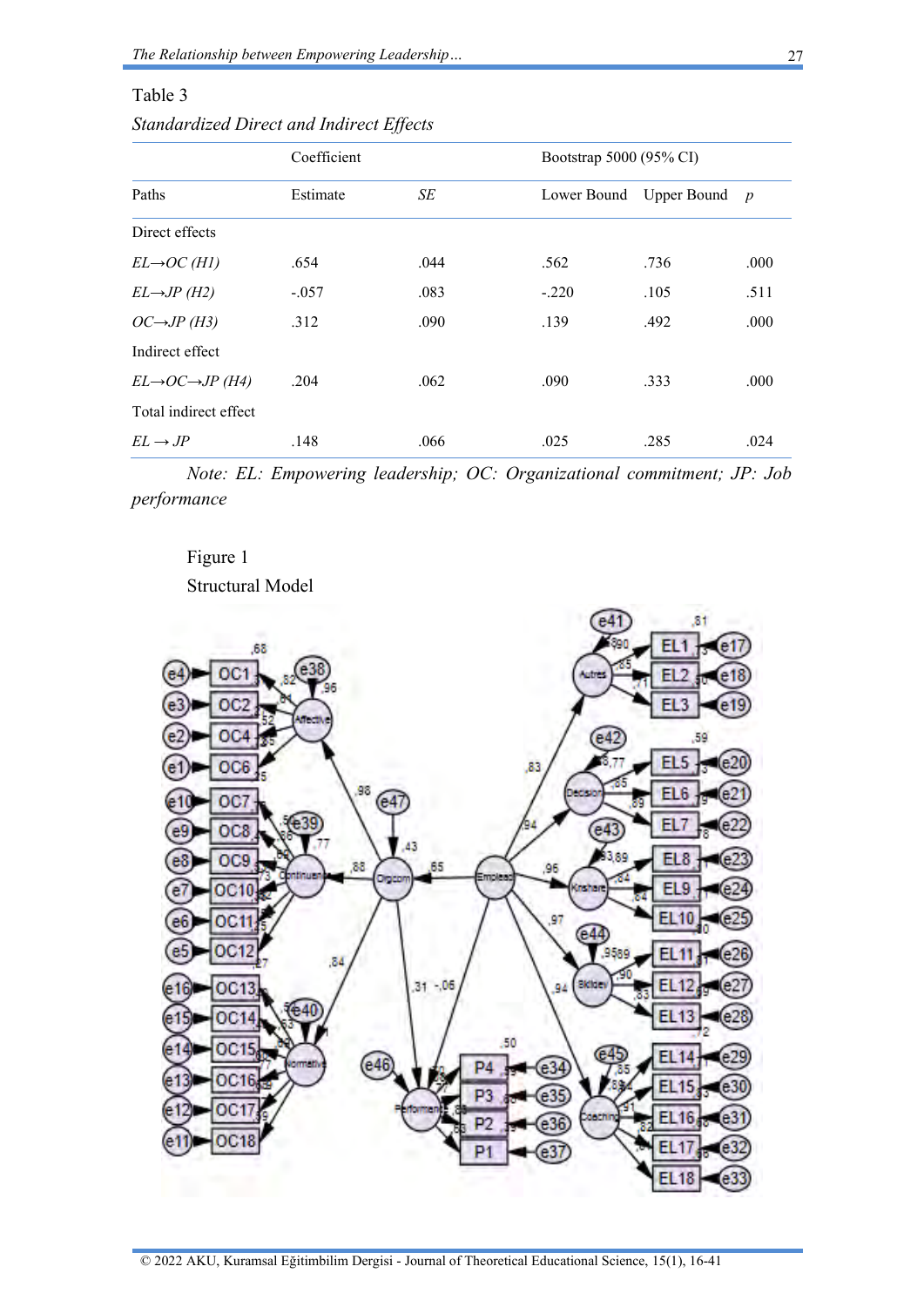#### **Discussion**

This study focused on the relationships between principals' empowering leadership behaviors, teachers' organizational commitment, and job performance. The literature indicates statistically significant relationships between variables. Based on the existing literature, the main suggestion of the current study was that principals' empowering leadership behaviors increase teachers' job performance through organizational commitment. The hypotheses were investigated through structural equation model.

The first hypothesis of the study was that school principals' empowering leadership behaviors predicted teachers' organizational commitment. Previous research showed that empowering leadership positively contributed to organizational commitment by providing employees with autonomy and development opportunities (Kim & Beehr, 2020). The findings confirmed the first hypothesis, which was consistent with previous literature. Accordingly, principals' empowering leadership behaviors increase teachers' organizational commitment (Aliakbari & Amoli, 2016; Batugal & Tindowen, 2019; Bogler, 2005; Bogler & Somech, 2004; Boonyarit et al., 2010; Gordon, 2018; Gretkierewicz, 2020; Gümüş, 2013; Hamid et al., 2013; Holliman, 2012; Özdemir & Gören, 2017; Somech, 2005; Wu & Short, 1996). A school environment in which the principal delegates authority and responsibility, enables teachers to participate in decisions, effectively shares information with the teacher, enables them to develop their professional skills, and coaches for innovative performance, can contribute to the teachers' adoption of the values and goals of the school and continue her/his career in school. Teacher empowerment will increase the school's effectiveness and the attractiveness of the school as an organization to work for (Kõiv et al., 2019). Additionally, it is stated that teachers who are empowered to take the initiative and responsibility related to their duties by school principals will have higher professional satisfaction through self-realization (Boonyarit et al., 2010), which can contribute to the commitment to the school as an organization.

The second hypothesis of the study suggested that principals' empowering leadership behaviors could be associated with job performance positively. The previous literature suggested that empowered employees would develop a sense of belonging to their jobs, which would reflect positively on their performance (Kundu et al., 2019). The findings showed that the direct effect of empowering leadership on job performance was not significant; however, the total indirect effect was significant supporting the second hypothesis. Based on this, we can say that empowering leadership predicted teachers' job performance. This finding is consistent with previous literature (Özdemir & Gören, 2017; Somech, 2005; Vecchio et al., 2010; Yao et al., 2020). These studies revealed that teacher empowerment increased performance. Empowerment enables teachers to realize their own potential and limitations and they gain competence in terms of professional development (Balyer et al., 2017), which can be regarded as a factor enhancing their performance. Balkar (2015) stated that schools with empowering cultures had an environment convenient for increasing the professional performance of teachers. When empowered, teachers feel a higher level of responsibility (Kim & Beehr, 2020) and motivation (Boonyarit et al., 2010). Shortly, we can argue that teachers who are empowered exert greater effort to show a higher level of performance as suggested by findings.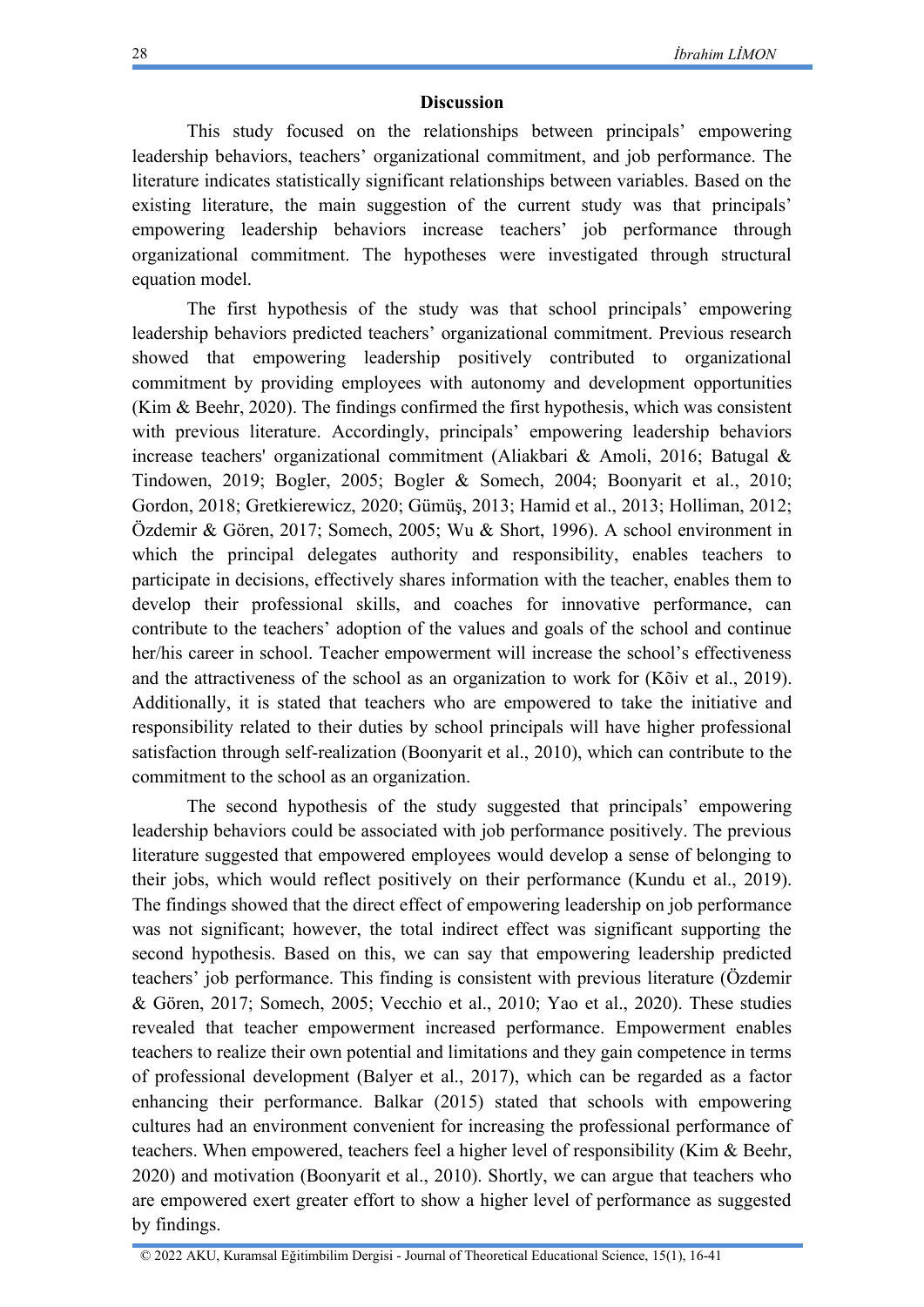The third hypothesis of the study suggested that there was a significant association between teachers' organizational commitment and their performance. Committed and dedicated teachers are the most important assets of schools, and both quality and quantity of performance are closely related to commitment and dedication (Absar & Das Swain, 2009). The findings in this study indicated that organizational commitment significantly predicted teachers' job performance. In other words, as organizational commitment increases, teacher job performance will also increase. This is consistent with previous literature (Doğan & Çelik, 2019; Flynn, 2000; Laily & Wahyuni, 2017; Sheikh, 2017). Teachers who adopt the values, goals and objectives of the school and regard themselves as a part of the organization tend to exhibit both inrole and extra-role behaviors more (Töre, 2019). Committed teachers will feel considerable loyalty to the school and will be willing to fulfill the organizational tasks assigned to them (Firestone & Rosenblum, 1988) and spend effort on behalf of the school (Park, 2005; Sheikh, 2017).

The last hypothesis of the study was that principals' empowering leadership behaviors had an indirect effect on job performance through organizational commitment. The findings confirmed the hypothesis, which means that empowering leadership increases teachers' organizational commitment, enhancing performance. The finding is consistent with the previous research suggesting indirect relationship between empowerment and performance (Bogler & Somech, 2004; Kariuki & Kiambati, 2017; Lestari & Yunianto, 2015; Muhammad & Abdullah, 2016). Additionally, studies conducted in other sectors provide empirical evidence that empowering leadership has an indirect effect on job performance through such variables as self-efficacy (Ahearne et al., 2005); harmonious passion for work (Hao et al., 2018); team cohesion and knowledge sharing (Tung & Chang, 2011).

### **Conclusion**

This study concluded that principals empowering leadership behaviors enhance teachers' organizational commitment and job performance. On the other hand, a higher organizational commitment means a higher level of job performance. Additionally, empowering leadership has an indirect effect on teacher job performance through organizational commitment. In other words, the commitment of the teachers who are empowered increases, which has a positive effect on their performance. If principals desire to increase teachers' commitment and performance, they should empower them by delegating authority and responsibility, sharing knowledge, facilitating professional development, involving teachers in decision making processes and providing them with guidance for innovative performance.

The current study also extended our existing knowledge regarding the effects of teacher empowerment on organizational outcomes. A thorough literature review did not yield a study examining the relationships among these variables, which means that this study has contributed considerably to educational leadership literature.

#### **Implications**

The findings revealed that there are statistically significant associations among empowering leadership, teacher commitment, and job performance. Based on the findings, the current study implies the following: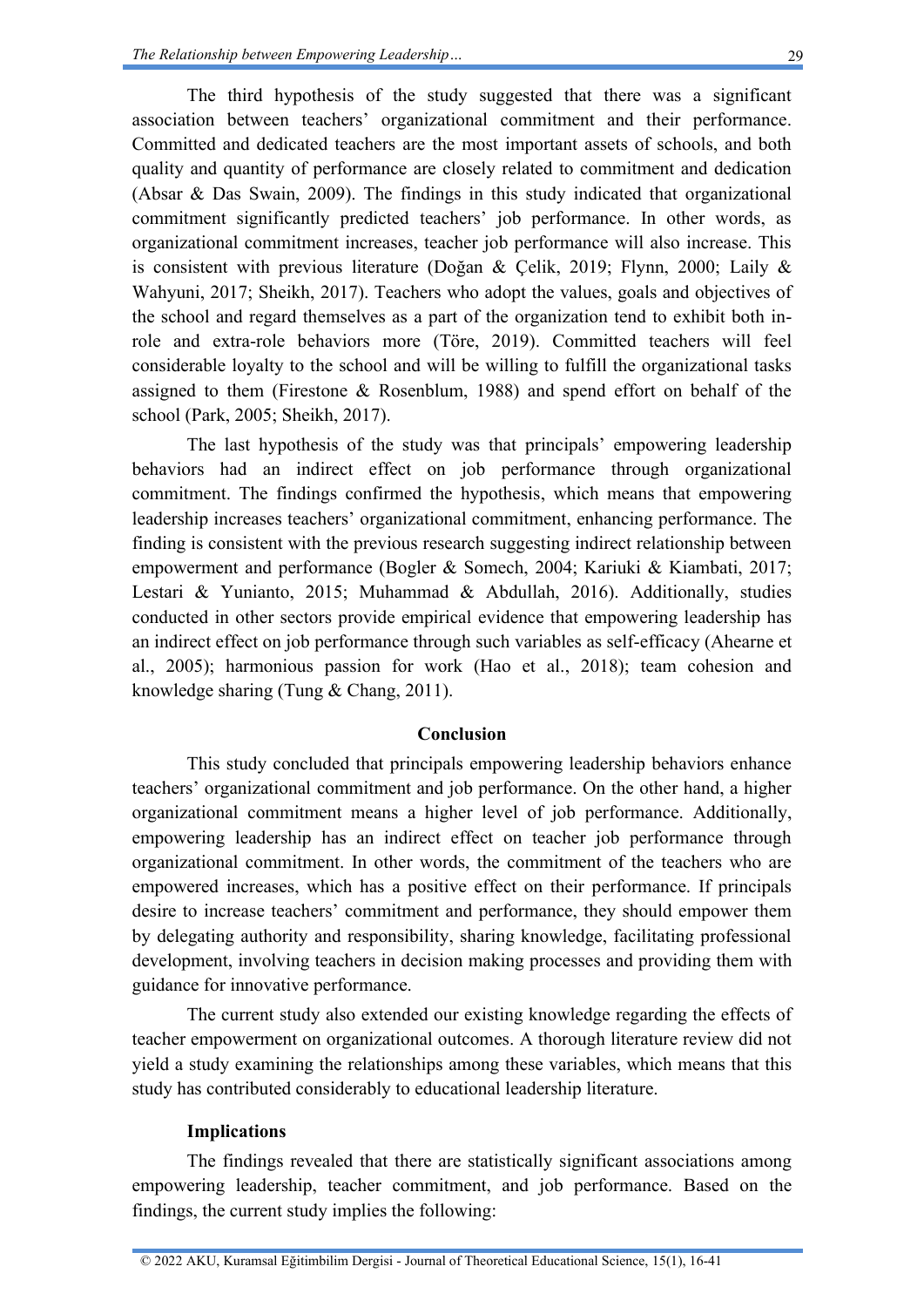- Principals should be provided with training on how to empower teachers.
- Particularly for countries with highly centralized educational systems, such as Turkey, where this study was carried out, principals should be legally supported to empower teachers.
- Principals, on the other hand, should strive to create an empowering school culture.
- They should act as a facilitator for teachers and help teachers' professional development.
- They should also create a school environment in which teachers feel valuable and realize their personal goals and organizational ones to enhance organizational commitment.
- Schools should find incentives to retain committed teachers.

#### **Limitations**

Although it has considerable implications, the current study was conducted within some limitations. Firstly, teachers' organizational commitment and job performance levels were measured using self-reported scales, which may bring social desirability into question. However, while social desirability may cause mean scores to increase, it does not pose a significant problem in terms of the relationships between variables (Luyten & Bazo, 2019). Secondly, since this was a cross-sectional study, it does not provide evidence for causal relationships between variables. Further research may overcome this limitation by conducting studies in experimental and longitudinal design. Finally, the model tested in the study is limited to Turkish cultural context. Cross-cultural validation of the model may provide information regarding the cultural sensitivity of proposed model.

#### **Conflicts of Interest**

The author declared no potential conflicts of interest with respect to the research, authorship, and/or publication of this article.

#### **Author Bio**

Dr. İbrahim Limon works as an English teacher in Sakarya Mithatpaşa Anatolian High School. He got his Phd degree from Abant İzzet Baysal University in 2019. His doctoral thesis was on teachers' change fatigue, demoralization, and job performance. He published several articles in both national and international journals. The author developed and adapted scales into Turkish. He presented many papers at conferences and edited an international book in English. His research interests are school leadership, organizational behavior, and educational change. He is the language editor of an international journal and among the editorial team of national ones. Dr. Limon works as one of the organizing committee members of an international conference which was held in different countries during the past few years.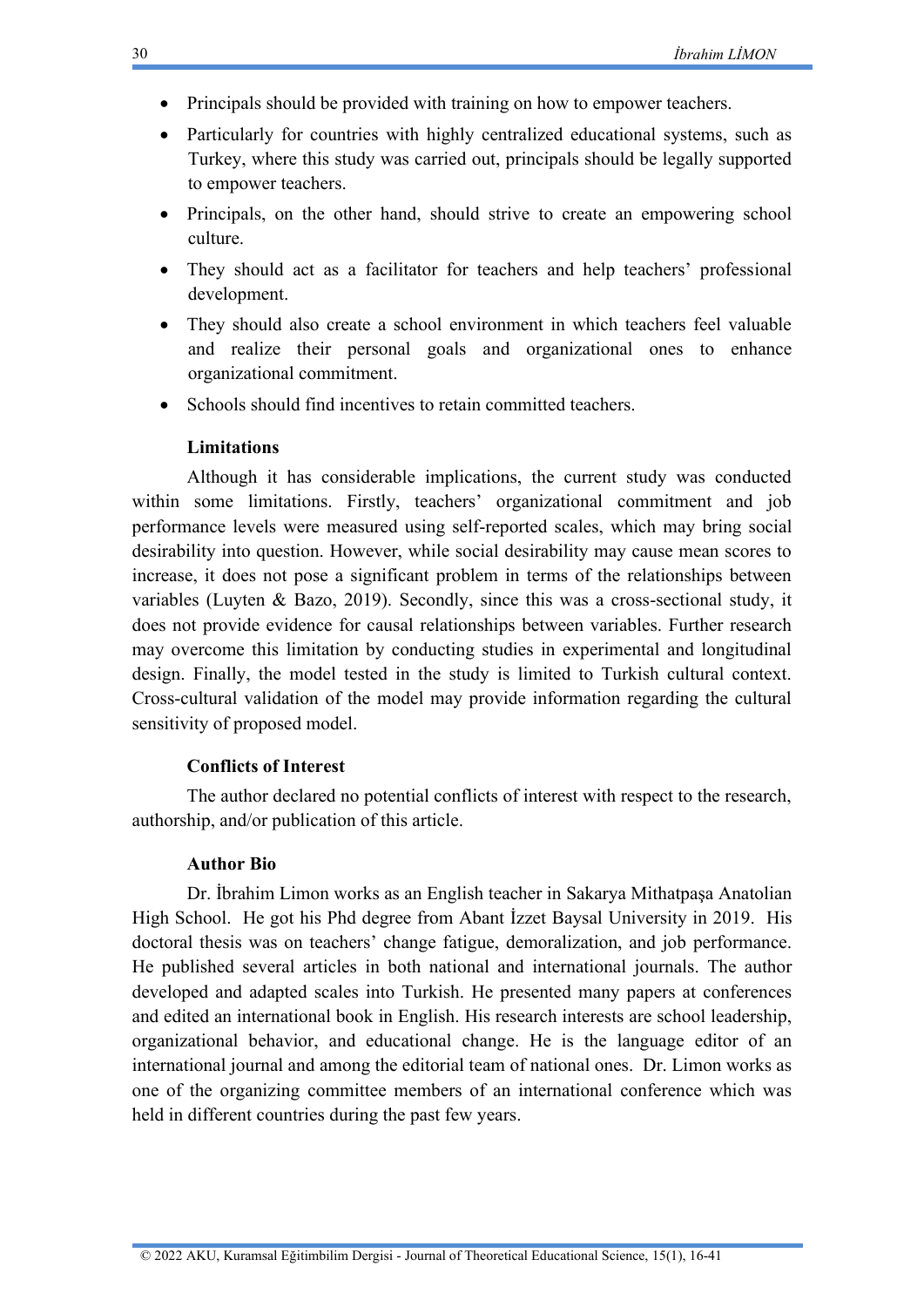#### **References**

- Abdurrezzak, S., & Uğurlu, C. T. (2016). Okul liderliği davranış ve uygulamalarının okul etkililiğini sağlamadaki rolüne ilişkin öğretmen algılarının incelenmesi. *Cumhuriyet Üniversitesi Sosyal Bilimler Dergisi, 40*(1), 215-242.
- Absar, S., & Das Swain, R. (2009). Organizational commitment of university teachers across discipline and designation. *Management and Professionalisation of Higher Education Conference*.<https://doi.org/10.13140/2.1.4625.8246>
- Adeyemo, D. A. (2007). The predictive effects of job satisfaction and organizational commitment on teaching efficacy of secondary school teachers in Ibadan, Nigeria. *Zimbabwe Journal of Educational Research, 19*(3), 207-219.
- Ahearne, M., Mathieu, J., & Rapp, A. (2005). To empower or not to empower your sales force? An empirical examination of the influence of leadership empowerment behavior on customer satisfaction and performance. *Journal of Applied Psychology, 90*, 945-955.<https://doi.org/10.1037/0021-9010.90.5.945>
- Aliakbari, M., & Amoli, F. A. (2016). The effects of teacher empowerment on teacher commitment and student achievement. *Mediterranean Journal of Social Sciences, 7*(4), 649-657.<https://doi.org/10.5901/mjss.2016.v7n4p649>
- Al Jabri, B., & Ghazzawi, I. (2019). Organizational commitment: A review of the conceptual and empirical literature and a research agenda. *International Leadership Journal, 11*(1), 78-119.
- Amoli, F. A., & Youran, M. (2014). Delving the relationship between teacher empowerment and job satisfaction among Iranian EFL teachers in Tehran Aviation University. *Theory and Practice in Language Studies, 4*(4), 771-777. <https://doi.org/10.4304/tpls.4.4.771-777>
- Amundsen, S., & Martinsen, Ø. L. (2014). Empowering leadership: Construct clarification, conceptualization, and validation of a new scale. *The Leadership Quarterly, 25*(3), 487-511.<https://doi.org/10.1016/j.leaqua.2013.11.009>
- Aras, G. (2013). *Personel güçlendirme yönetiminde güçlendirici liderlik davranişları uygulamasi: Kemer bölgesi beş yıldızlı otel işletmeleri örneği* [Yayımlanmamış yüksek lisans tezi]. Gümüşhane Üniversitesi.
- Arbuckle, J. L. (2019). *IBM SPSS Amos 20 user's guide*. New York (NY): IBM Corporation.
- Arnold, J. A., Arad, S., Rhoades, J. A., & Drasgow, F. (2000). The empowering leadership questionnaire: The construction and validation of a new scale for measuring leader behaviors. *Journal of Organizational Behavior, 21*, 249-269.
- Atik, S., & Celik, O. T. (2020). An investigation of the relationship between school principals' empowering leadership style and teachers' job satisfaction: The role of trust and psychological empowerment. *International Online Journal of Educational Sciences, 12*(3), 177-193.
- Audenaert, M., & Decramer, A. (2018). When empowering leadership fosters creative performance: The role of problem-solving demands and creative personality. *Journal of Management & Organization, 24*(1), 4-18. <https://doi.org/10.1017/jmo.2016.20>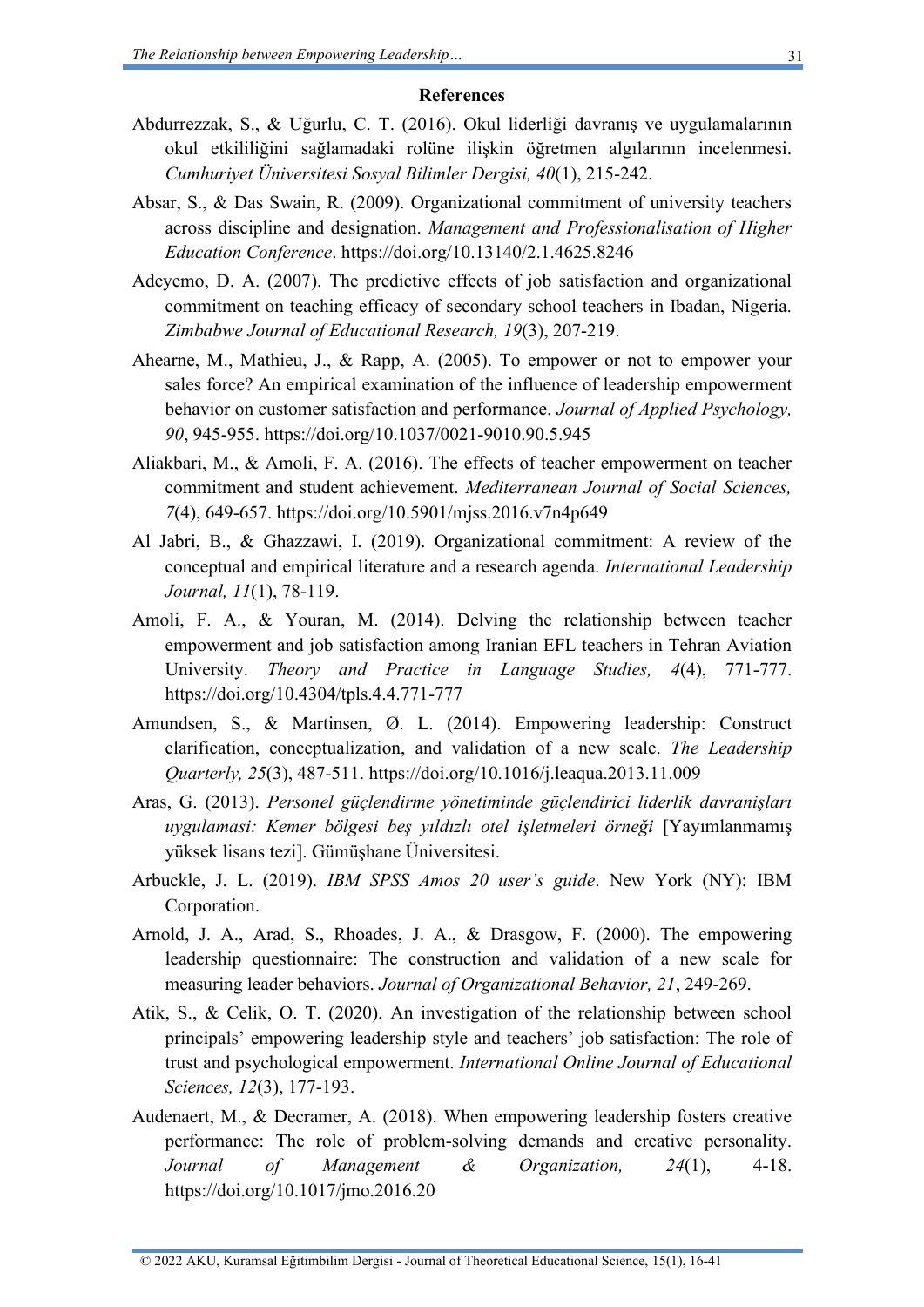- Az, H. (2017). Relationship between organizational commitment and employee's performance evidence from banking sector of Lahore. *Arabian Journal of Business and Management Review, 7*(2), 1-7.
- Balkar, B. (2015). The relationships between organizational climate, innovative behavior and job performance of teachers. *International Online Journal of Educational Sciences, 7*(2), 81-92.<http://dx.doi.org/10.15345/iojes.2015.02.007>
- Balyer, A., Özcan, K., & Yıldız, A. (2017). Teacher empowerment: School administrators' roles. *Eurasian Journal of Educational Research*, *70*, 1-18. <http://dx.doi.org/10.14689/ejer.2017.70.1>
- Bashir, B., & Gani, A. (2020). Correlates of organisational commitment among university teachers in India: An empirical investigation. *Asia-Pacific Journal of Management Research and Innovation, 16*(1), 7-20. <https://doi.org/10.1177/2319510X19872632>
- Bastian, K. H. (1995). *Empowering principal leadership in democratic schools* [Unpublished doctoral dissertation]. Texas Tech University.
- Batugal, L. C., & Tindowen, D. J. C. (2019). Influence of organizational culture on teachers' organizational commitment and job satisfaction: The case of catholic higher education institutions in the Philippines. *Universal Journal of Educational Research 7*(11), 2432-2443.<https://doi.org/10.13189/ujer.2019.071121>
- Beycioğlu, K., & Aslan, B. (2010). Öğretmen liderliği ölçeği: Geçerlik ve güvenirlik çalışması. *İlköğretim Online, 9*(2), 764-775.
- Blase, J., & Blase, J. (1996). Facilitative school leadership and teacher empowerment: Teacher's perspectives. *Social Psychology of Education, 1*, 117-145.
- Blase, J., & Blase, R. R. (2001). *Empowering teachers: What successful principals do (2nd ed.)*. Thousand Oaks, CA: Corwin Press.
- Bogler, R. (2005). The power of empowerment: Mediating the relationship between teachers' participation in decision making and their professional commitment. *Journal of School Leadership, 15*(1), 76-98. <https://doi.org/10.1177/105268460501500104>
- Bogler, R., & Berkovich, I. (2020). A systematic review of empirical evidence on teachers' organizational commitment 1994-2018. *Leadership and Policy in Schools,*  <https://doi.org/10.1080/15700763.2020.1774783>
- Bogler, R., & Nir, A. E. (2012). The importance of teachers' perceived organizational support to job satisfaction. *Journal of Educational Administration, 50*(3), 287-306. <https://doi.org/10.1108/09578231211223310>
- Bogler, R., & Somech, A. (2004). Influence of teacher empowerment on teachers organizational commitment, professional commitment and organizational citizenship behavior in schools. *Teaching and Teacher Education, 20*, 277-289. <https://doi.org/10.1016/j.tate.2004.02.003>
- Boonyarit, I., Chomphupart, S., & Arin, N. (2010). Leadership, empowerment, and attitude outcomes. *The Journal of Behavioral Science, 5*(1), 1-14.
- Borman, W. C., & Motowidlo, S. J. (1997). Task performance and contextual performance: The meaning for personnel selection research. *Human Performance, 10*(2), 99-109.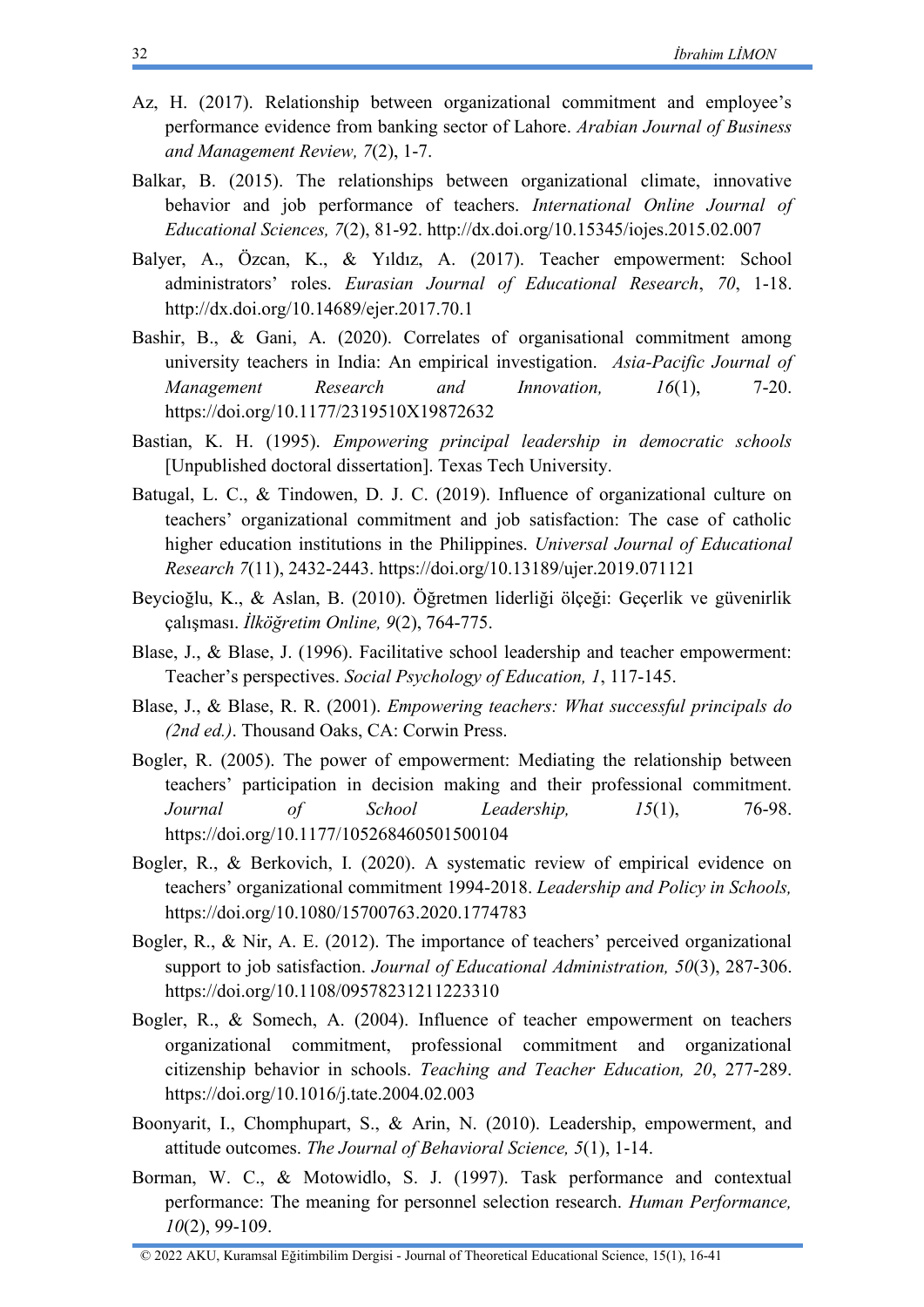- Boz, D., Duran, C., & Uğurlu, E. (2021). Örgütsel bağlılığın iş performansına etkisi. *MANAS Sosyal Araştırmalar Dergisi, 10*(1), 345-355.
- Byrne, B. M. (2016). *Structural equation modeling with Amos: Basic concepts, applications, and programming.* New York: Routledge.
- Carter, A. (2016). Empowering middle leaders trends in school leadership research on the principal's impact on school effectiveness. *Australian Educational Leader, 38*(1), 37-41.
- Celep, C. (2000). Teachers' organizational commitment in educational organizations. *National FORUM of Teacher Education Journal*, *10E*(3), 2-21.
- Çelik, O. T., & Konan, N. (2020). Okul müdürlerinin güçlendirici liderliği ile öğretmenlerin özyeterliği ve örgütsel vatandaşlık davranışları arasındaki ilişki. *Eğitim ve Bilim, Erken Görünüm*, 1-21.<https://doi.org/10.15390/EB.2020.8841>
- Çelik, O. T., & Üstüner, M. (2020). Ortaokul öğretmenlerinin örgütsel politika algıları ile örgütsel bağlılıkları ve örgütsel vatandaşlık davranışları arasındaki ilişki. *Hacettepe Üniversitesi Eğitim Fakültesi Dergisi, 35*(1), 120-135. <https://doi.org/10.16986/HUJE.2018044109>
- Cerit, Y. (2012). Lider-üye etkileşimi ile öğretmenlerin performansları arasındaki ilişki. *Balıkesir University the Journal of Social Sciences Institute, 15*(28), 33-45.
- Cerit, Y., & Yıldırım, B. (2017). İlkokul müdürlerinin etkili liderlik davranışları ile okul etkililiği arasındaki ilişki. *Bartın Üniversitesi Eğitim Fakültesi Dergisi, 6*(3), 902- 914.<https://doi.org/10.14686/buefad.312405>
- Chaithra, V. K., & Hiremath, U. S. (2018). Job Performance of primary and secondary school teachers. *International Journal of Pure & Applied Bioscience, 6*(2), 854- 860.<https://doi.org/10.18782/2320-7051.6387>
- Charbonnier-Voirin, A., & Roussel, P. (2012). Adaptive performance: A new scale to measure individual performance in organizations. *Canadian Journal of Administrative Sciences, 29*, 280-293.
- Cheong, M., Spain, S. M., Yammarino, F. J., & Yun, S. (2016). Two faces of empowering leadership: Enabling and burdening. *Leadership Quarterly, 27*, 602- 616.<https://doi.org/10.1016/j.leaqua.2016.01.006>
- Cohen, L., Manion, L., & Morrison, K. (2005). *Research methods in education (5th Ed.).* London: Routledge Falmer.
- Çöl, G. (2008). Algılanan güçlendirmenin işgören performansı üzerine etkileri. *Doğuş Üniversitesi Dergisi, 9*(1), 35-46.
- Collier, J. E. (2020). *Applied structural equation modeling using AMOS*. New York: Routledge.
- Croswell, L. (2006). *Understanding teacher commitment in times of change* [Unpublished doctoral dissertation]. Queensland University of Technology.
- Dağlı, A., Elçı̇çek, Z., & Han, B. (2018). Örgütsel bağlılık ölçeği'nin Türkçeye uyarlanmasi: Geçerlik ve güvenirlik çalışması. *Elektronik Sosyal Bilimler Dergisi , 17*(68), 1788-1800 .<https://doi.org/10.17755/esosder.445932>
- Davis, J., & Wilson, S. M. (2000). Principals' efforts to empower teachers: effects on teacher motivation and job satisfaction and stress. *The Clearing House: A Journal*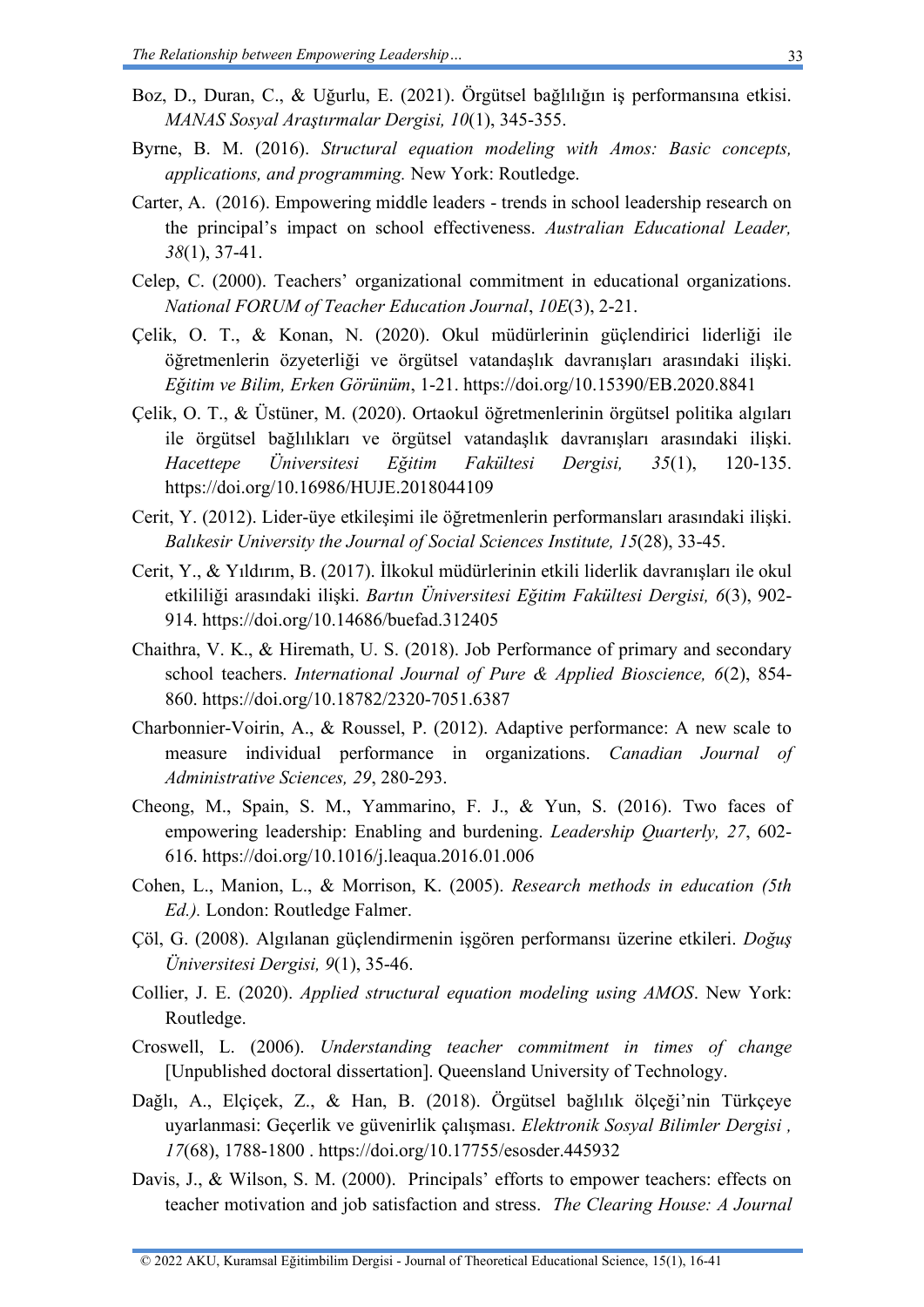*of Educational Strategies, Issues and Ideas, 73*(6), 349-353. <https://doi.org/10.1080/00098650009599442>

- Demir, S. (2019). Etik iklim ve okuldan ayrılma niyeti arasındaki ilişki: Örgütsel bağlılığın aracılık rolü. *Hacettepe Üniversitesi Eğitim Fakültesi Dergisi, 34*(3), 824-838.<https://doi.org/10.16986/HUJE.2018040551>
- Demirtaş, Z. (2014). The relationship between job satisfaction and organizational commitment: A study on elementary schools*. Kastamonu Eğitim Dergisi, 23*(1), 253-268.
- Dennerlein, T. (2017). *Empowering leadership and employees' achievement motivations: The role of self-efficacy and goal orientations in the empowering leadership process* [Unpublished doctorate dissertation]. Erasmus University Rotterdam.
- Devos, G., Tuytens, M., & Hulpia, H. (2014). Teachers' organizational commitment: Examining the mediating effects of distributed leadership. *American Journal of Education, 120*(2), 205-231.
- Dilekçi, Ü., & Sezgin Nartgün, Ş. (2020). Güçlendirici liderlik. In K. Yılmaz (Ed.), *Liderlik, kuram-uygulama-araştırma* (pp.293-309). Pegem Akademi.
- Doğan, H., & Çelik, K. (2019). The relation between school administrators' use of power styles and teachers' organizational commitment and their job performance. *Eğitim ve Bilim, 44*(198), 37-55.<https://doi.org/10.15390/EB.2019.7943>
- Duze, C. O. (2012). Leadership styles of principals and job performance of staff in secondary schools in delta state of Nigeria. *An International Journal of Arts and Humanities, 1*(2), 224-245.
- Elmazi, E. (2018). The role of principal's power and teacher empowerment. *European Scientific Journal October, 14*(28), 1-14.
- Field, A. (2009). *Discovering statistics using SPSS*. Los Angeles: Sage Publications.
- Firestone, W. A., & Pennell, J. R. (1993). Teacher commitment, working conditions, and differential incentive policies. *Review of Educational Research, 63*(4), 489- 525.
- Firestone, W. A., & Rosenblum, S. (1988). Building commitment in urban high schools. *Educational Evaluation and Policy Analysis, 10*(4), 285-299.
- Flynn, A. A. (2000). *Dimensions of faculty organizational commitment related to tenure, performance and turnover intention* [Unpublished doctorate dissertation]. University of Illinois.
- Fogaça, N., Rego, M. C. B., Melo, M. C. C., Armond, P. L., & Coelho, F. A. (2018). Job performance analysis: Scientific studies in the main journals of management and psychology from 2006 to 2015. *Performance Improvement Quarterly, 30*(4), 231-247.<https://doi.org/10.1002/piq.21248>
- Fresko, B., Kfir, D., & Nasser, F. (1997). Predicting teacher commitment. *Teaching and Teacher Education, 13*(4), 429-438.
- Gkorezis, P. (2016). Principal empowering leadership and teacher innovative behavior: a moderated mediation model. *International Journal of Educational Management, 30*(6), 1030-1044.<https://doi.org/10.1108/IJEM-08-2015-0113>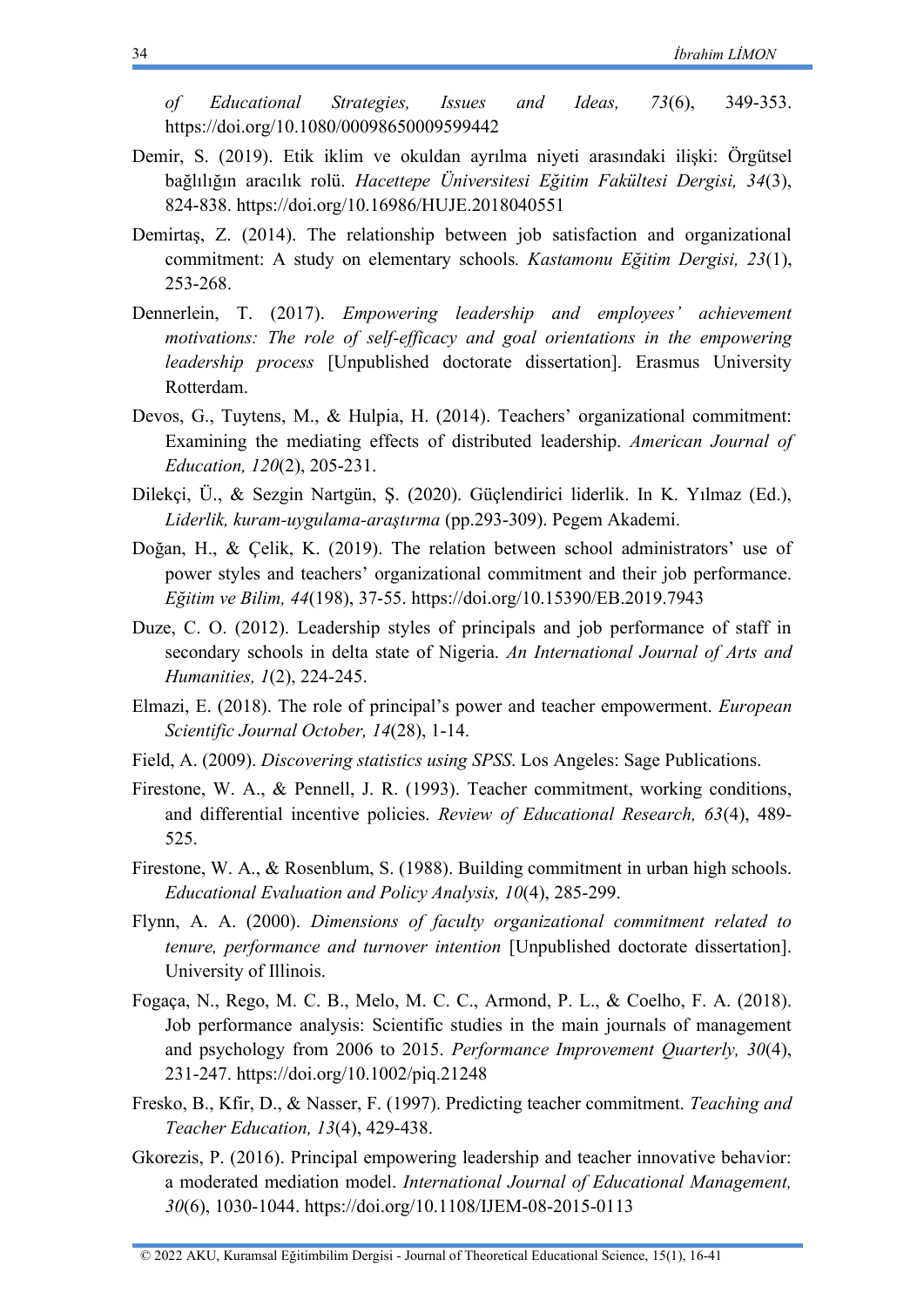- Gordon, S. D. (2018). *Leadership's role in teachers' commitment and retention: A case study analysis* [Unpublished doctorate dissertation]. Delaware State University.
- Gretkierewicz, K. G. (2020). *Relationships of empowerment and experience with organizational commitment in Arizona middle school teachers* [Unpublished doctorate dissertation]. Grand Canyon University.
- Griffin, M. A., Neal, A., & Neale, M. (2000). The contribution of task performance and contextual performance to effectiveness: Investigating the role of situational constraints. *Applied Psychology: An International Review, 49*(3), 517-533.
- Gümüş, A. (2013). *İlkokul yöneticilerinde güçlendirici liderlik davranışları ile öğretmenlerde örgütsel bağlılık ilişkisi: Psikolojik güçlendirmenin aracılık rolü* (Ankara ili örneği) [Yayımlanmamış yüksek lisans tezi]. Gazi Üniversitesi.
- Hair, J. F., Black, W. C., Babin, B. J., & Anderson, R. E. (2014). *Multivariate data analysis*. Essex: Pearson.
- Hamid, S. F., Nordin, N., Adnan, A. A., & Sirun, N. (2013). A study on primary school teachers' organizational commitment and psychological empowerment in the district of Klang. *Procedia - Social and Behavioral Sciences, 90*(2013), 782-787. <https://doi.org/10.1016/j.sbspro.2013.07.152>
- Hao, P., He, W., & Long, L. (2018). Why and when empowering leadership has different effects on employee work performance: The pivotal roles of passion for work and role breadth self-efficacy. *Journal of Leadership & Organizational Studies, 25*(1) 85-100<https://doi.org/10.1177/1548051817707517>
- Holliman, S. L. (2012). *Exploring the effects of empowerment, innovation, professionalism, conflict, and participation on teacher organizational commitment* [Unpublished doctorate dissertation]. University of Iowa.
- Humborstad, S. I. W., Nerstad, C. G. L., & Dysvik, A. (2014). Empowering leadership, employee goal orientations and work performance: A competing hypothesis approach. *Personnel Review, 43*(2), 246-271. [https://doi.org/10.1108/PR-01-2012-](https://doi.org/10.1108/PR-01-2012-0008) [0008](https://doi.org/10.1108/PR-01-2012-0008)
- Kariuki, A., & Kiambati, K. (2017). Empowerment, organizational commitment, organization citizenship behavior and firm performance. *Management Studies, 5*(4), 290-300.<https://doi.org/10.17265/2328-2185/2017.04.003>
- Kim, M., & Beehr, T. A. (2020). Empowering leadership: leading people to be present through affective organizational commitment? *The International Journal of Human Resource Management*. 31(16), 2017-2044, <https://doi.org/10.1080/09585192.2018.1424017>
- Kirkman, B. L., & Rosen, B. (1999). Beyond self-management: Antecedents and consequences of team empowerment. *Academy of Management Journal, 42*(1), 58- 74.
- Kline, R. B. (2011). *Principles and practice of structural equation modeling (3rd ed.)*. New York: Guilford Press.
- Knezovic, E., & Musrati, M. A. (2018). Empowering leadership, psychological empowerment, and employees' creativity: A gender perspective. *International Journal of Innovation, Creativity and Change, 4*(2), 51-72.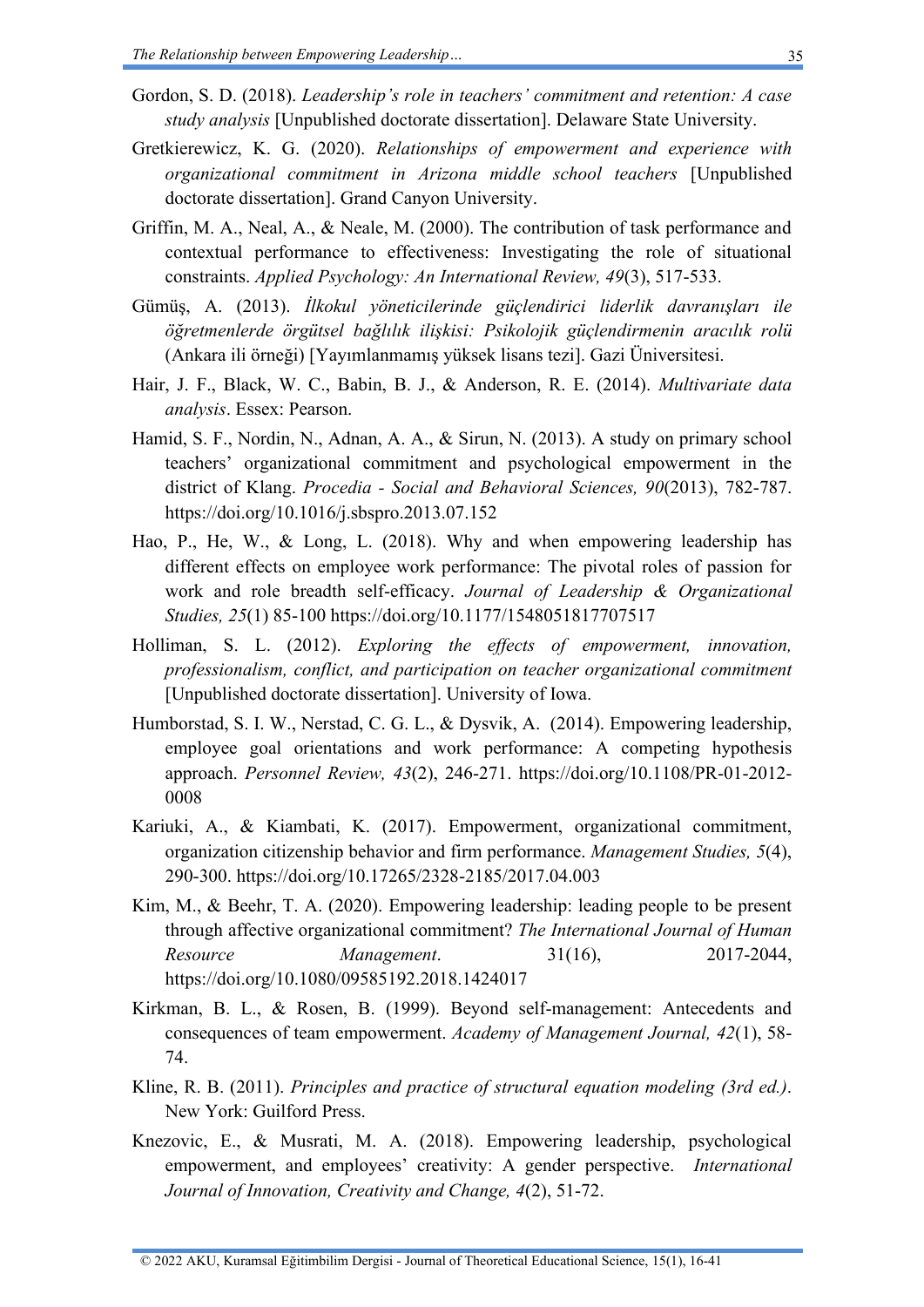- Koçak, S., & Burgaz, B. (2017). Ortaöğretim kurumlarındaki psikolojik sözleşme üzerinde güçlendirici liderlik davranışlarının rolü. *Eğitim ve Bilim, 42*(191), 351- 369.<https://doi.org/10.15390/EB.2017.7101>
- Kõiv, K., Liik, K., & Heidmets, M. (2019). School leadership, teacher's psychological empowerment and work-related outcomes. *International Journal of Educational Management, 33*(7), 1501-1514.<https://doi.org/10.1108/IJEM-08-2018-0232>
- Konan, N., & Çelik, O. T. (2018). Güçlendirici liderlik ölçeğinin eğitim örgütleri için Türkçe'ye uyarlaması: Geçerlik ve güvenirlik çalışması. *Kastamonu Education Journal, 26*(4), 1043-1054.<https://doi.org/10.24106/kefdergi.434140>
- Konczak, L. J., Stelly, D. J., & Trusty, M. L. (2000). Defining and Measuring Empowering Leader Behaviors: Development of an upward feedback. Educational and *Psychological Measurement*,  $60(2)$ ,  $301-313$ . <https://doi.org/10.1177/00131640021970420>
- Koopmans, L., Bernaards, C. M., Hildebrandt, V. H., Schaufeli, W. B., Vet, H. C., & Beek, A. J. (2011). Conceptual frameworks of individual work performance: A systematic review. *Journal of Occupational and Environmental Medicine, 53*(8), 856-866.<https://doi.org/10.1097/JOM.0b013e318226a763>
- Kundu, S. C., Kumar, S., & Gahlawat, L. (2019). Empowering leadership and job performance: mediating role of psychological empowerment. *Management Research Review, 42*(5), 605-624.<https://doi.org/10.1108/MRR-04-2018-0183>
- Kushman, J. W. (1992). The organizational dynamics of teacher workplace commitment: A study of urban elementary and middle schools. *Educational Administration Quarterly, 28*(1), 5-42.
- Laily, N., & Wahyuni, D. U. (2017). Teacher performance based on stress and organizational commitment. *International Journal of Scientific and Research Publications, 7*(12), 192-199.
- Lavrakas, P. J. (Ed.) (2008). *Encyclopedia of survey research methods* (Volume 1 & 2). Sage.
- Lee, A. N., & Nie, Y. (2013). Development and validation of the school leader empowering behaviours (SLEB) scale. *The Asia-Pacific Education Researcher, 22*(4), 485-495.<https://doi.org/10.1007/s40299-012-0047-8>
- Lee, A. N., & Nie, Y. (2016). Teachers' perceptions of school leader empowering behaviors on psychological empowerment: A moderated path analysis. *New Waves Educational Research & Development, 19*(2), 36-58.
- Lestari, L., & Yunianto, A. (2015). The effect of empowerment on employee performance with organizational commitment as mediating variable and organizational culture as moderation variable. *2nd Conference in Business, Accounting and Management*, 2(1), 335-343.
- Liu, Y. (2015). The Review of empowerment leadership. *Open Journal of Business and Management,3*, 476-482.<https://doi.org/10.4236/ojbm.2015.34049>
- Lutsilili, A. S., Daniel, W., & Benson, M. (2014). Effect of teacher empowerment on public secondary school performance in Nakuru Town East Constituency, Kenya. *International Journal of Science and Research, 3*(5), 1517-1522.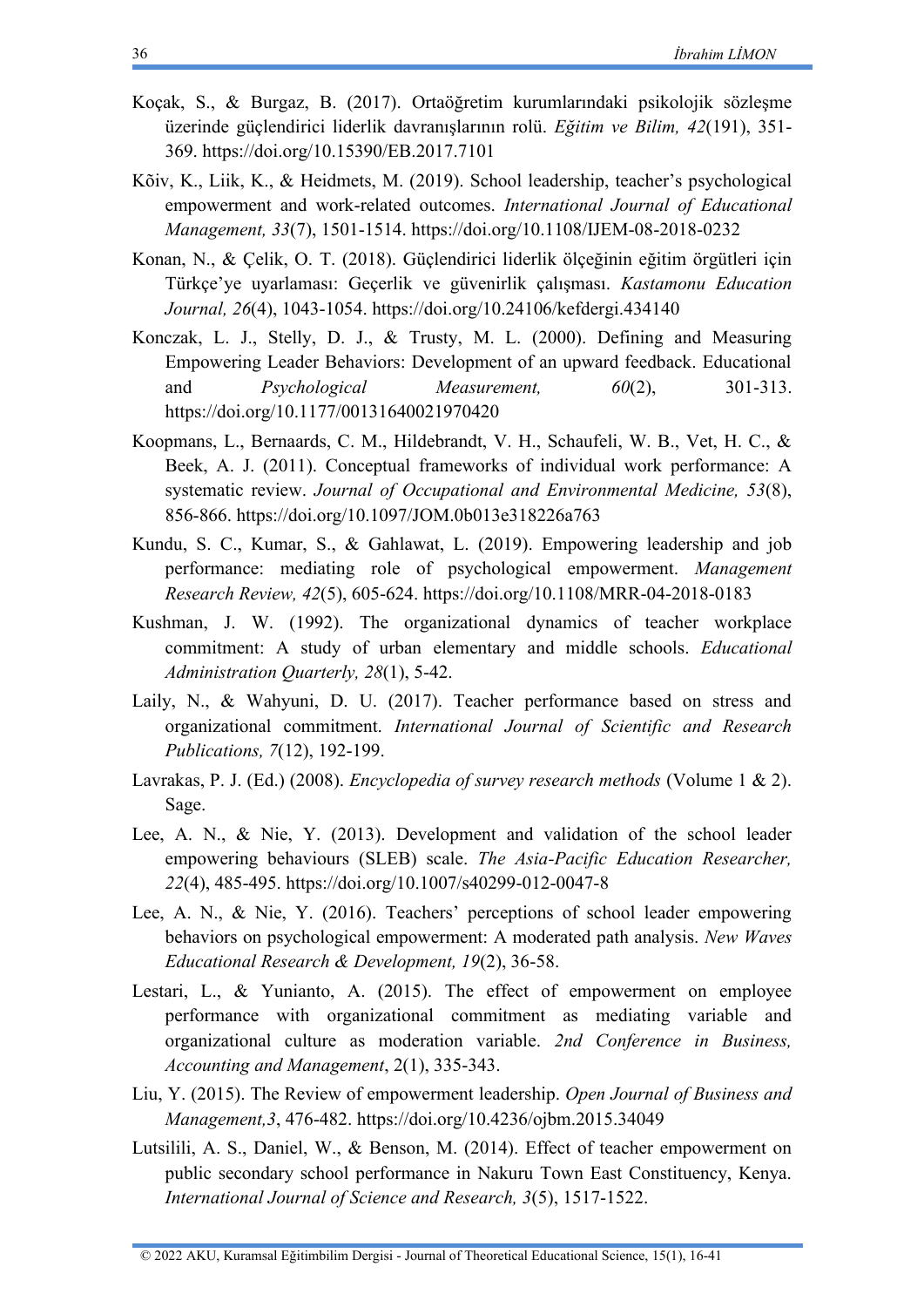- Luyten, H., & Bazo, M. (2019). Transformational leadership, professional learning communities, teacher learning and learner centered teaching practices: Evidence on their interrelations in Mozambican primary education. *Studies in Educational Evaluation, 60*(2019), 14-31.<https://doi.org/10.1016/j.stueduc.2018.11.002>
- Mailool, J., Kartowagiran, B., Retnowati, T. H., Wening, S., & Putranta, H. (2020). The effects of principal's decision-making, organizational commitment and school climate on teacher performance in vocational high school based on teacher perceptions. *European Journal of Educational Research, 9*(4), 1675-1687. <https://doi.org/10.12973/eu-jer.9.4.1675>
- Manz, C. C., & Sims, H. P., Jr. (1989). *Superleadership: Leading others to lead themselves*. Englewood Cliffs, NJ: Prentice-Hall.
- Manz, C. C., & Sims, H. P., Jr. (1991). Superleadership: Beyond the myth of heroic leadership. *Organizational Dynamics, 19*, 18-35.
- Maxfield, C. R., & Flumerfelt, S. (2009). The empowering principal: leadership behaviors needed by effective principals as identified by emerging leaders and principals. *International Journal of Teacher Leadership, 2*(2), 39-48.
- May, H., & Supovitz, J. A. (2011). The scope of principal efforts to improve instruction. *Educational Administration Quarterly, 47*(2), 332-352. <https://doi.org/10.1177/0013161X10383411>
- Mertens, D. M. (2010). *Research and evaluation in education and psychology (3rd Edition).* Los Angeles: Sage.
- Meyer, J. P., & Allen, N. J. (1991). A three-component conceptualization of organizational commitment. *Human Resource Management Review, 1*(1), 61-89.
- Meyer, J. P., & Allen, N. J. (1997). *Commitment in the workplace: theory, research and application*. Thousand Oaks: Sage Publications.
- Meyer, J. P., Allen, N. J., & Smith, C. A. (1993). Commitment to organizations and occupations: extension and test of a three-component conceptualization. *Journal of Applied Psychology, 78*(4), 538-551.
- Mgbere, B. C., & Andrew, M. V. (2019). Time management and female teachers' job performance in junior secondary schools in Rivers State. *International Journal of Innovative Psychology & Social Development, 7*(1), 50-56.
- Moran, K. A. (2015). *Teacher empowerment: School administrators leading teachers to lead* [Unpublished doctorate dissertation]. Youngstown State University.
- Motowidlo, S., & Kell, H. J. (2013). Job performance. In N. W. Schmitt, & S. *Highhouse, handbook of psychology: Industrial and organizational psychology* (Volume 12) (pp. 82-103). New Jersey: John Wiley  $&$  Sons.
- Muhammad, I. G., & Abdullah, H. H. (2016). Assessment of organizational performance: Linking the motivational antecedents of empowerment, compensation, and organizational commitment. *International Review of Management and Marketing, 6*(4), 974-983.
- Muhammad, N., & Hussain Ch., A. (2020). Relationship of teachers' empowerment and organizational commitment at secondary school level in Punjab. *Bulletin of Education and Research, 42*(2), 69-80.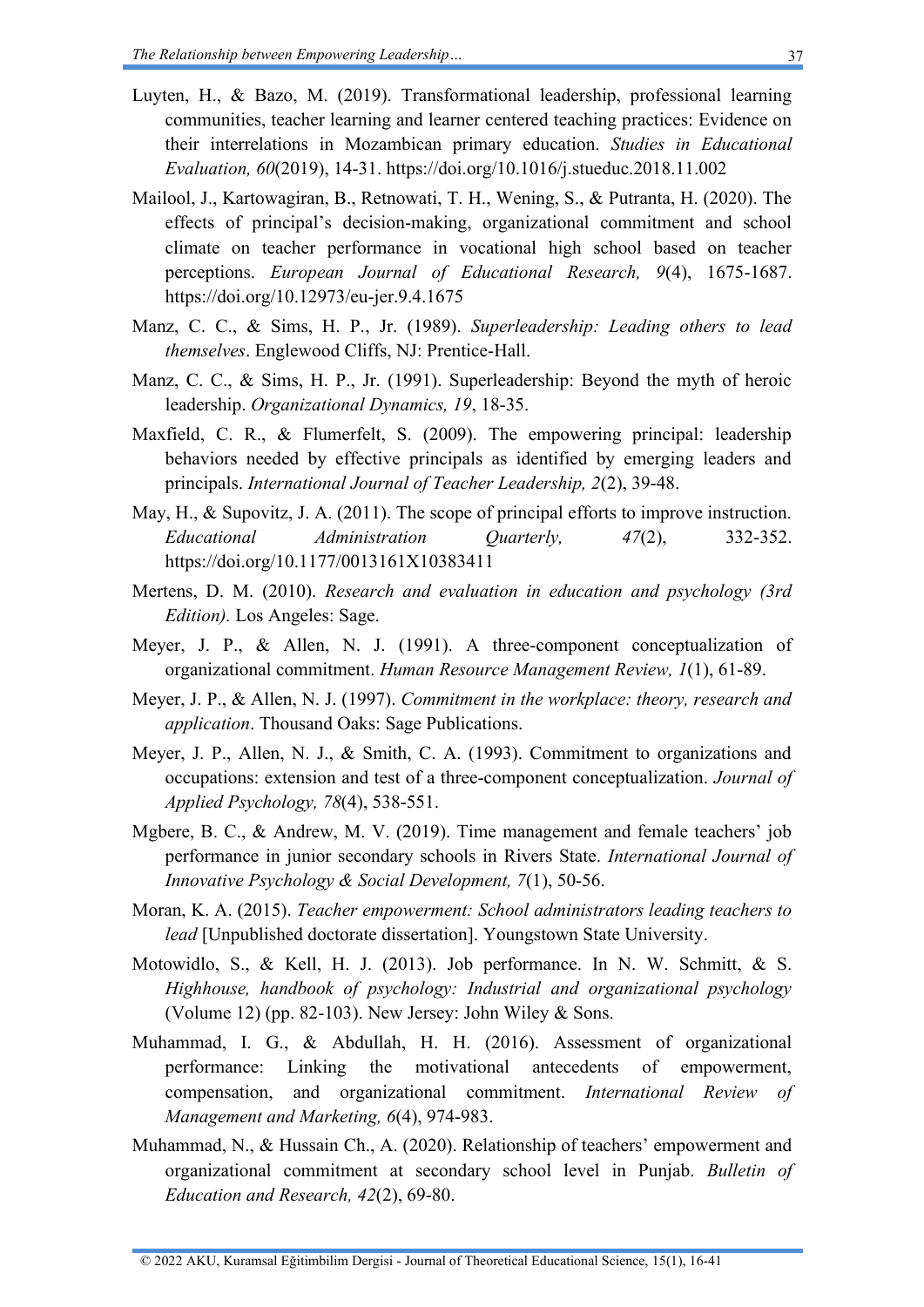- Muzvidziwa, I. (2014). Principalship as an empowering leadership process: The experiences of women school heads in Zimbabwe. *The Anthropologist, 17*(1), 213- 221.<https://doi.org/10.1080/09720073.2014.11891431>
- Ndoye, A., Imıg, S. M., & Paker, M. A. (2010). Empowerment, leadership, and teachers intentions to stay in or leave the profession or their schools in North Carolina charter schools. *Journal of School Choice, 4*, 174-190. <https://doi.org/10.1080/15582159.2010.483920>
- Önder, M. E., Akçıl, U., & Cemaloğlu, N. (2019). The relationship between teachers' organizational commitment, job satisfaction and whistleblowing. *Sustainability. 11*(21), 1-22.<https://doi.org/10.3390/su11215995>
- Osagie, C. I., & Akinlosotu, N. T. (2017). Causal relationship between teachers' job performance and students' academic achievement in secondary schools in Nigeria. *African Research Review, 11*(4), 45-54.<https://doi.org/10.4314/afrrev.v11i4.5>
- Özdemir, M., & Gören, S. Ç. (2017). Mediating role of organizational commitment in leadership coherence, psychological empowerment, and teacher performance relationship. *Elementary Education Online, 16*(1), 342-353. <https://doi.org/10.17051/io.2017.47449>
- Özdemir, M., & Yirmibeş, A. (2016). Okullarda liderlik ekibi uyumu ve öğretmen performansı ilişkisinde iş doyumunun aracı etkisi. *Gazi Üniversitesi Eğitim Fakültesi Dergisi, 36*(2), 323-348.
- Özgenel, M., & Koç, M. H. (2020). An Investigation on the relationship between teachers' occupational commitment and school effectiveness. *International Journal of Eurasian Education and Culture*, 5(8), 494-530.
- Pan, H. L. W. (2007). Principal leadership which empowers teachers. *5th International Conference on Education and Information Systems, Technologies, and Applications*. Orlando, Florida, U.S.A.
- Park, I. (2005). Teacher commitment and its effects on student achievement in American high schools. *Educational Research and Evaluation: An International Journal on Theory and Practice, 11*(5), 461-485. <https://doi.org/10.1080/13803610500146269>
- Pearce, C. L., Sims, H. P., Cox, J. F., Ball, G., Schnell, E., Smith, K. A., & Trevino, L. (2003). Transactors, transformers and beyond: A multi-method development of a theoretical typology of leadership. *Journal of Management Development, 22*(4), 273-307.<https://doi.org/10.1108/02683941311300252>
- Pearson, L. C., & Moomaw, W. (2005). The relationship between teacher autonomy and stress, work satisfaction, empowerment, and professionalism. *Educational Research Quarterly, 29*(1), 38-54.
- Polat, Ş. (2019). Öğretim doyumu ve iş performansı ilişkisinin öğretmen görüşlerine göre incelenmesi. *Bolu Abant İzzet Baysal Üniversitesi Eğitim Fakültesi Dergisi, 19*(2), 641-651.
- Polat, Ş., & Abaslı, K. (2019). Öğretmen algılarına göre örgütsel özdeşleşme, iş performansı ve psikolojik kırılganlık arasındaki ilişki. S. Olkun, M. E. Deniz, M.Toran, M. H. Sarı, H. Kamışlı (Ed.) *İlköğretim çalışmaları: Bütünsel açıdan çocuk* içinde (ss. 451-475). Pegem Akademi: Ankara.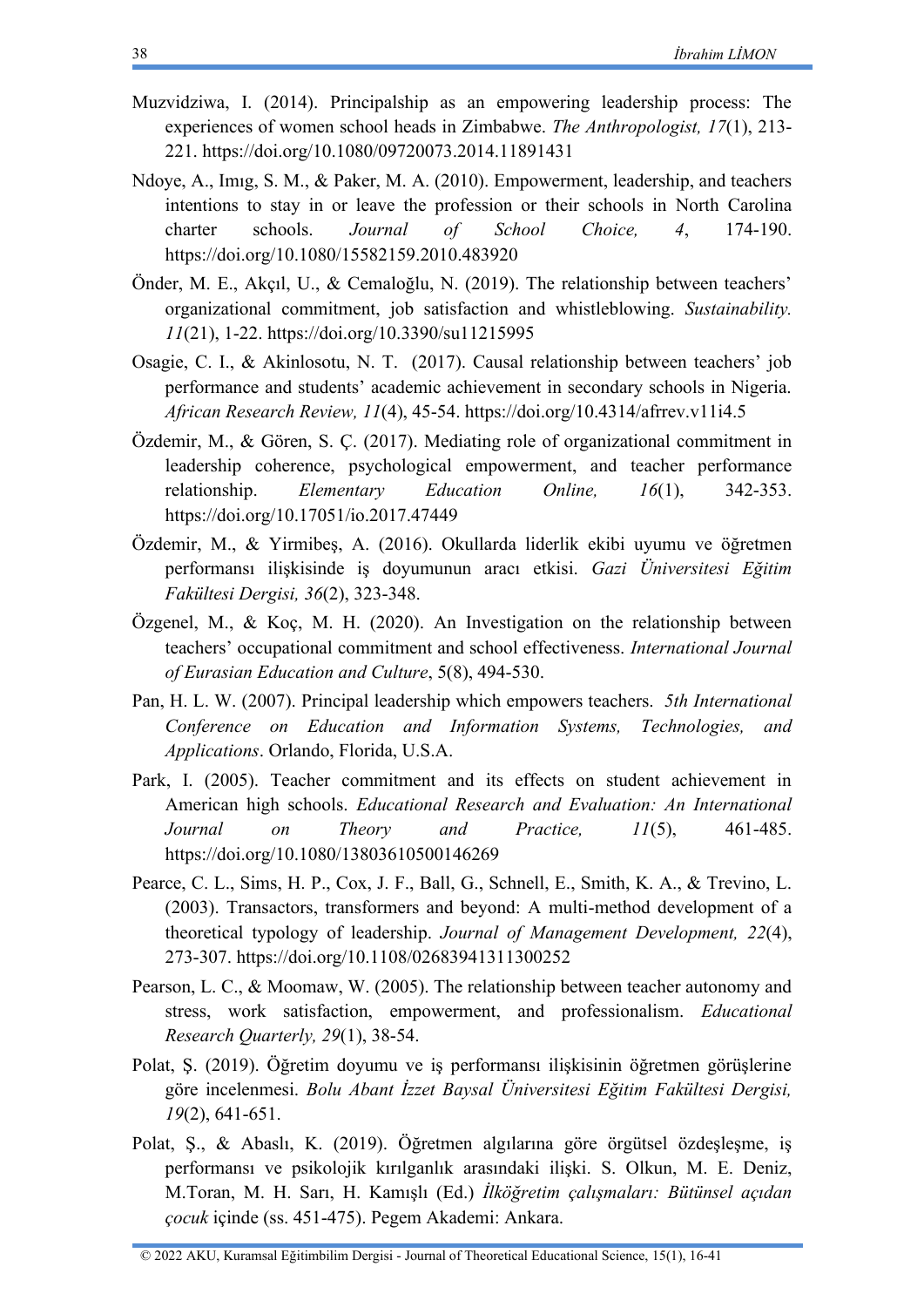- Princy, K., & Rebeka, E. (2019). Employee commitment on organizational performance. *International Journal of Recent Technology and Engineering, 8*(3), 891-895.<https://doi.org/10.35940/ijrte.C4078.098319>
- Ramos-Villagrasa, P. J., Barrada, J. R., Fernández-del-Río, E., & Koopmans, L. (2019). Assessing job performance using brief self-report scales: The case of the Individual Work Performance Questionnaire. *Journal of Work and Organizational Psychology, 35*(3), 195-205.<https://doi.org/10.5093/jwop2019a21>
- Reitzug, U. C. (1994). A case study of empowering principal behavior. *American Educational Research Journal, 31*(2), 283-307.
- Sackett, P. R., & DeVore, C. J. (2005). Counterproductive behaviors at work. In N. Anderson, D. S. Ones, H. K. Sinangil, C. Viswesvaran (eds.), *Handbook of industrial, work and organizational psychology* (pp. 145-164). London: Sage Publications.
- Selamat, N., Nordin, N., & Adnan, A. A. (2013). Rekindle teacher's organizational commitment: The effect of transformational leadership behavior. *Procedia-Social and Behavioral Sciences, 90*(2013), 566-574. <https://doi.org/10.1016/j.sbspro.2013.07.127>
- Setwong, R., & Prasertcharoensuk, T. (2013). The influence of instructional leadership of school administrators on school effectiveness. *Procedia - Social and Behavioral Sciences, 106*(2013), 2859-286. [https://doi.org/10.1016/j.sbspro.2013.12.331.](https://doi.org/10.1016/j.sbspro.2013.12.331)
- Sharma, S., Mukherjee, S., Kumar, A., & Dillon, W. R. (2005). A simulation study to investigate the use of cutoff values for assessing model fit in covariance structure models. *Journal of Business Research, 58*(7), 935-943. <https://doi.org/10.1016/j.jbusres.2003.10.007>
- Sheikh, L. (2017). Antecedents and consequences of organizational commitment of teachers: Case of University of the Punjab. *Pakistan Economic and Social Review, 55*(2), 391-414.
- Short, P. M. (1994). Defining teacher empowerment. *Education, 114*(4), 488-492.
- Short, P. M., Greer, J. T., & Melvin, W. M. (1994). Creating empowered schools: Lessons in change. *Journal of Educational Research, 32*(4), 38-52.
- Short, P. M., & Rinehart, J. S. (1992). School participant empowerment scale: Assessment of level of empowerment within the school environment. *Journal of Educational and Psychological Measurement, 52*(4), 951-960.
- Sigler, T. H., & Pearson, C. M. (2000). Creating an empowering culture: Examining the relationship between organizational culture and perceptions of empowerment. *Journal of Quality Management, 5*, 27-52.
- Singh, K. (2007). *Quantitative social research methods.* New Delhi: Sage Publications.
- Singh, K., & Billingsley, B. (1998). Professional support and its effects on teachers' commitment. *Journal of Educational Research, 91*, 229-239.
- Slater, R. O., & Teddlie, C. (1992). Toward a theory of school effectiveness and leadership. *School Effectiveness and School Improvement, 3*(4), 247-257. <https://doi.org/10.1080/0924345920030402>
- Somech, A. (2005). Teachers' personal and team empowerment and their relations to organizational outcomes: Contradictory or compatible constructs? *Educational*

39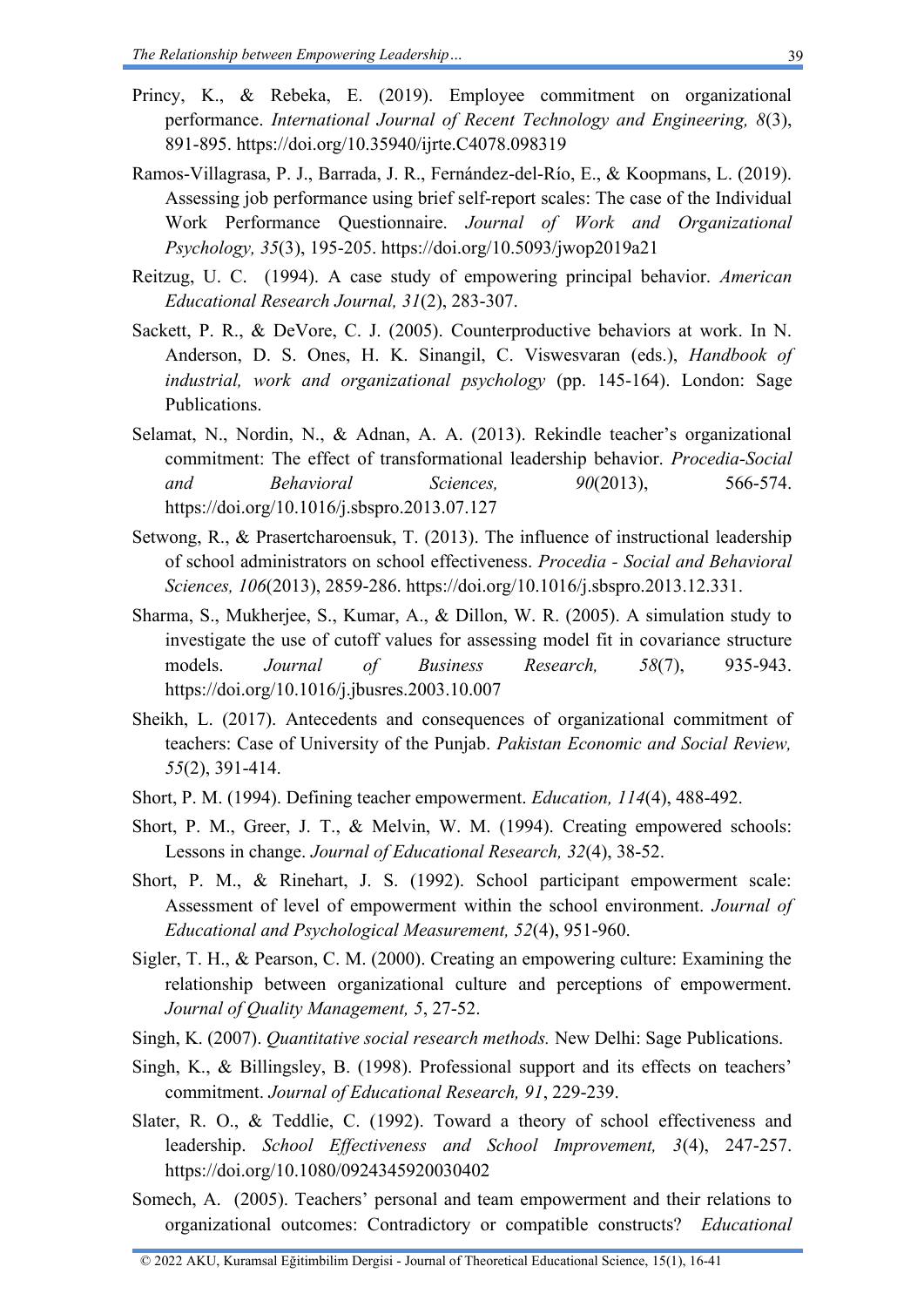*Administration Quarterly, 41*(2), 237-266. <https://doi.org/10.1177/0013161X04269592>

- Sonnentag, S., Volmer, J., & Spychala, A. (2008). *Job Performance*. In J. Barling, & C. L. Cooper, The Sage Handbook of Organizational Behavior: Volume 1 Micro Perspectives (pp. 427-447). London: Sage Publications.
- Tatlah, I. A., & Iqbal, M. Z. (2012). Leadership styles and school effectiveness: Empirical evidence from secondary level. Procedia - Social and Behavioral Sciences, 69(2012), 790-797.<https://doi.org/10.1016/j.sbspro.2012.11.474>
- Terry, P. M. (1995). Empowerment. *National Forum of Education Administration and Supervision Journal, 12*(3), 13-24.
- Thung, H-L., & Chang, Y-H. (2011). Effects of empowering leadership on performance in management team: Mediating effects of knowledge sharing and team cohesion. *Journal of Chinese Human Resource Management, 2*(1), 43-60. https://doi.org/ 10.1108/20408001111148720.
- Töre, E. (2019). Öğretmenlerin örgüte duydukları duygusal bağlılıklarının tanımlanmış ve tanımlanmamış rol davranışları üzerindeki etkisinin incelenmesi. *Kastamonu Eğitim Dergisi, 27*(5), 2015-2025.<https://doi.org/10.24106/kefdergi.3242>
- Tsui, K. T., & Cheng, Y. C. (1999). School organizational health and teacher commitment: A contingency study with multi-level analysis. *Educational Research and Evaluation, 5*(3), 249-268. <https://doi.org/10.1076/edre.5.3.249.3883>
- Tung, H. L., & Chang, Y. H. (2011). Effects of empowering leadership on performance in management team: Mediating effects of knowledge sharing and team cohesion. *Journal of Chinese Human Resources Management, 2*(1), 43-60. <https://doi.org/10.1108/20408001111148720>
- Uygur, K., & Arabacı, İ. (2019). Lise öğretmenlerinin personel güçlendirme algıları ile örgütsel güven algıları arasındaki ilişki: Elazığ ili örneği. *Yüzüncü Yıl Üniversitesi Eğitim Fakültesi Dergisi, 16*(1), 744-770.<https://doi.org/10.23891/efdyyu.2019.140>
- Van Scotter, J. R., Motowidlo, S. J., & Cross, T. C. (2000). Effects of task performance and contextual performance on systematic rewards. *Journal of Applied Psychology, 85*(4), 526-535.
- Vecchio, R. P., Justin, J. E., & Pearce, C. L. (2010). Empowering leadership: An examination of mediating mechanisms within a hierarchical structure. *The Leadership Quarterly, 21*(2010), 530-542. <https://doi.org/10.1016/j.leaqua.2010.03.014>
- Visanh, P., & Xu, H. (2018). Factors affecting organizational commitment of employees of Lao development bank. *Sociology International Journal, 2*(6), 809-818. <https://doi.org/10.15406/sij.2018.02.00141>
- Wu, V., & Short, P. M. (1996). The relationship of empowerment to teacher job commitment and job satisfaction. *Journal of Instructional Psychology, 23*(1), 85- 89.
- Yao, J., You, Y., & Zhu, J. (2020). Principal-teacher management communication and teachers' job performance: The mediating role of psychological empowerment and affective commitment. *Asia-Pacific Education Researcher, 29*(4), 365-375. <http://dx.doi.org/10.1007/s40299-019-00490-0>